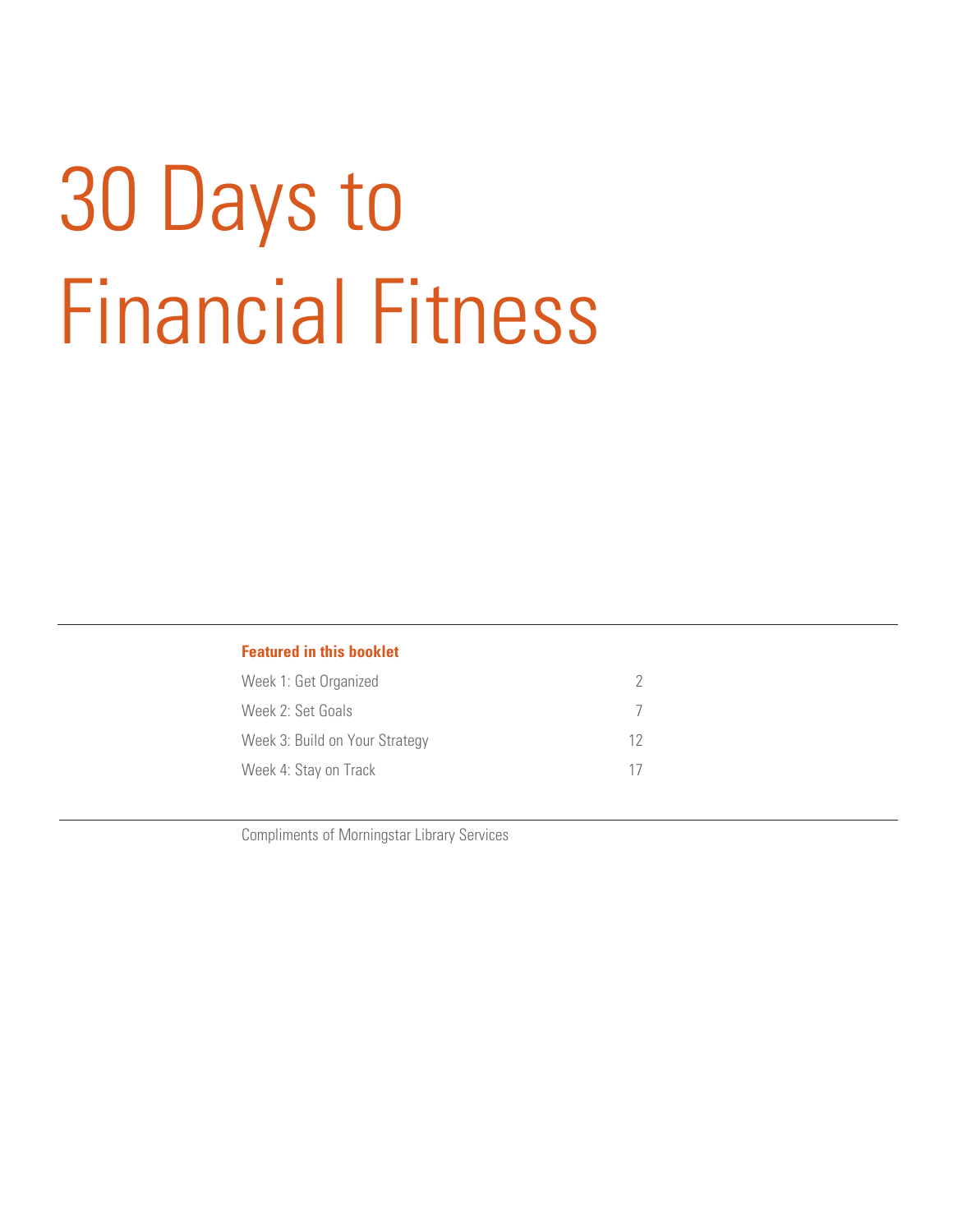# **SSOM** To change one's life, start immediately, do it flamboyantly, no exceptions.

William James

James, a psychologist, was right on the money with the "immediate" part. But does enacting lasting change in your life need to be momentous or flamboyant? Nah.

Instead, most people who have achieved big goals will tell you they've done so little by little, one small step at a time. The person who lost 30 pounds did so by walking an extra mile a day and putting skim milk in her coffee instead of half and half. The author who wrote a best-selling first novel got it done by writing a few pages a night, after he had put his kids to bed.

The same is true when you're aiming to achieve your financial goals. The broad goals of funding a comfortable retirement, paying for college, or buying a first home can seem daunting, particularly when you think through the dollar amounts that you'll need to save. But if you break these broad goals down into smaller, more manageable tasks, and tackle them one at a time, you can begin to make real progress toward your goals.

Through this guide, I'll coach you on completing one financial-planning task per day, with an eye toward getting in the best financial shape of your life. I'll discuss how to invest for goals that are close at hand, how to build a retirement portfolio, and how to make sure your investments are on track from year to year.

Christme Bom

Christine Benz Director of Personal Finance Morningstar.com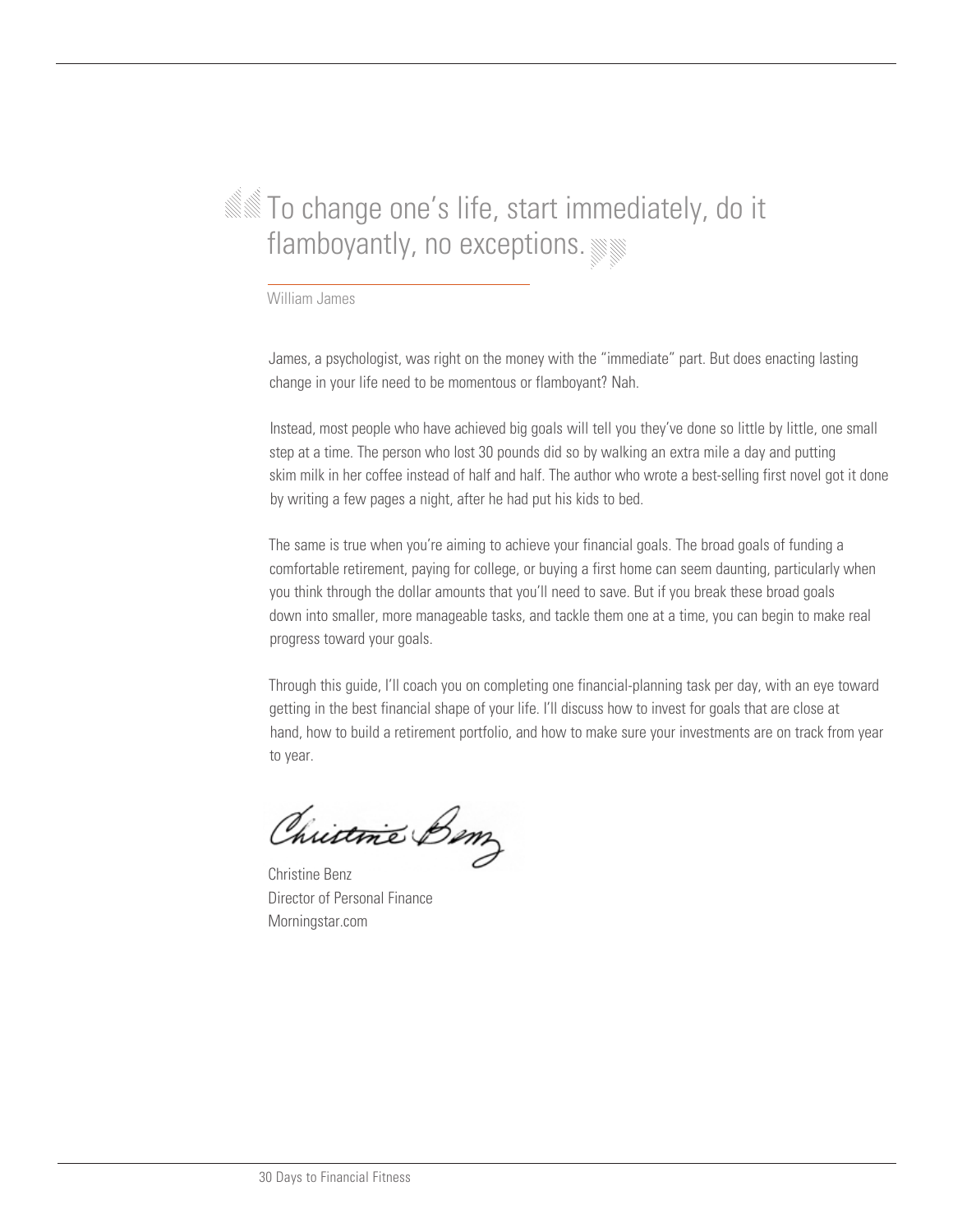# **Week 1**

Get Organized

Before you can make a difference in your finances, it's important to lay the proper groundwork: You need to get organized and have a good view of your financial picture. Helping you get there will be the focus of the first week's tips.

### **Day 1**

### **Start tracking your expenses**

Degree of Difficulty: Easy

Let's start with a fairly easy task: beginning to track your spending habits. There are Web sites and financial software programs devoted to helping keep close tabs on your household's cash flows, but tracking your expenses can be as simple as jotting them down whenever you find yourself opening your wallet or writing a check. Group your expenses into one of two main categories: fixed (i.e., spending that doesn't change and you can't do without) and discretionary. Get a start with this simple PDF worksheet, available at [morningstar.com/goto/budget.](http://news.morningstar.com/pdfs/Budget_Worksheet.pdf)

Plan to keep track of your expenses for at least a month; that way you can identify patterns in your spending and zero in on your problem spots. Examining cash flows in this way is the first step in creating a budget that aligns with your priorities and the realities of your life. You may also find that tracking your expenditures will have the salutary effect of causing you to think twice before spending money on things you don't necessarily need.

# **Day 2 Check your credit report**

Degree of Difficulty: Easy

One of the best ways to get your arms around your household's financial health is to check your credit report. You may be tempted to hop on freecreditreport.com (I know, the catchy lyrics are ringing in my ears, too), but the best place to go for free, comprehensive credit information is [annualcreditreport.com.](https://www.annualcreditreport.com/cra/index.jsp)

Through this site, you can obtain data about your credit history from the three major credit reporting firms: Experian, TransUnion, and Equifax. You won't be able to see your actual credit score—the agencies still charge for this—but you will be able to make sure that your credit report doesn't include any mistakes that could harm your ability to obtain credit at a decent rate in the future. Checking these reports is also a good way to ensure that identity thieves haven't obtained credit in your name. You can obtain free basic reports from the three credit reporters once a year.

I recently obtained my credit reports using annualcreditreport.com, and found the site to be quite easy to use, so long as I was able to ignore the steady barrage of upsells for paid credit services. After inputting some basic information about myself, including my address, birth date, and Social Security number, I was transferred to the first of the three agencies' sites, where I then answered a few additional security questions.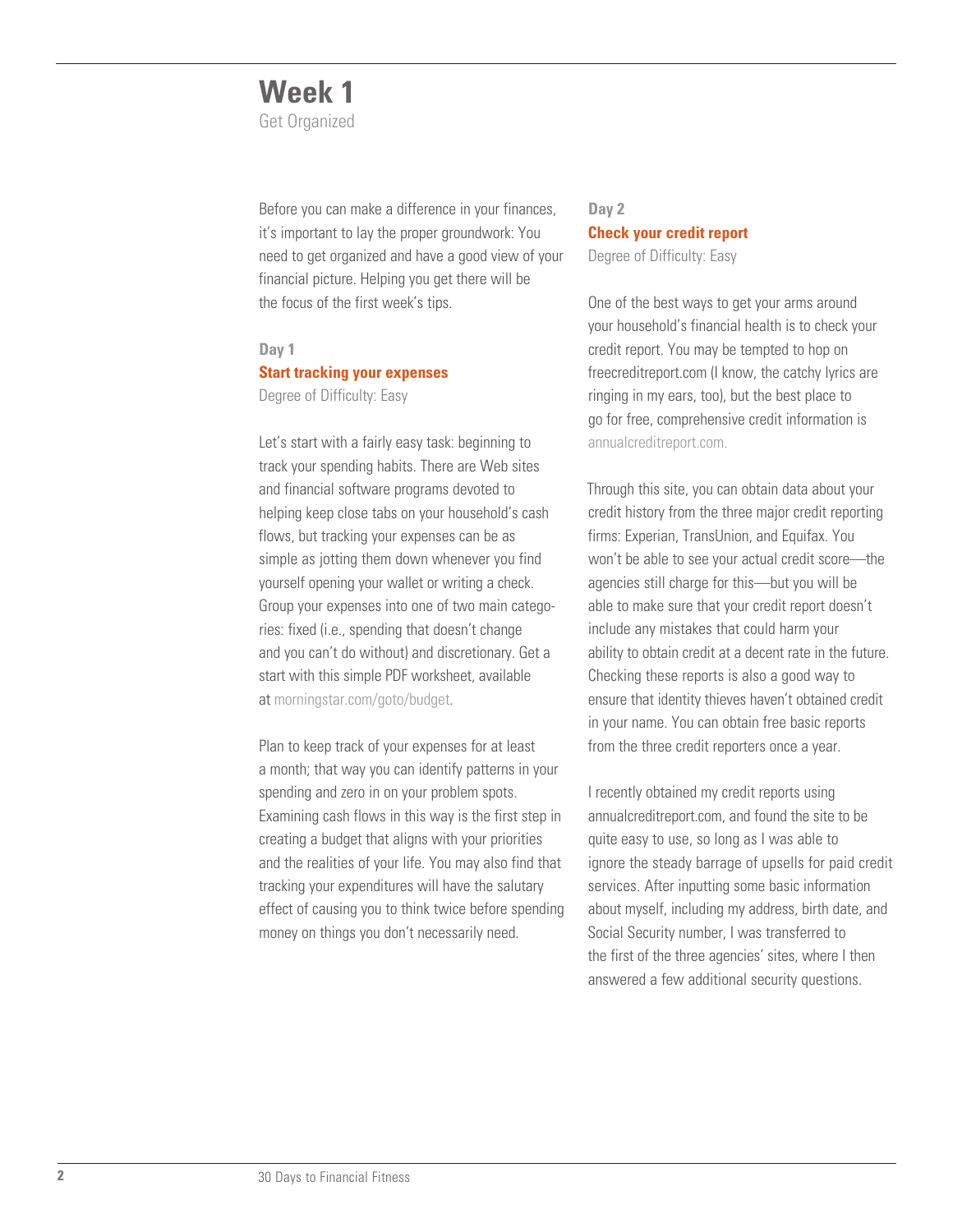TransUnion, Experian, and Equifax display credit information in varying ways, but all three show you the names and some basic payment history related to your credit accounts, both now and in the past. The sites also show you whether you've been late with your payments or have had some other type of problem with a creditor. Eyeball all three credit agencies' reports to ensure that your credit report syncs up with reality, and print each of these reports for further perusal. If you see any information that appears to be incorrect, go to the [Federal Trade Commission's](http://www.ftc.gov/bcp/edu/pubs/consumer/credit/cre21.shtm)  [Web site f](http://www.ftc.gov/bcp/edu/pubs/consumer/credit/cre21.shtm)or guidance on filing a formal dispute.

#### **Day 3**

### **Set up a bill-paying system**

Degree of Difficulty: Easy to Moderate

If you already have a rock-solid system for paying your bills—perhaps you use your bank's online bill-paying system or that of a third-party provider like Quicken—you get the day off. (Your degree of difficulty for today? Definitely easy!)

But if your desk is awash in random bills, or worse yet, if you checked your credit report and saw a history of late payments, it's time to put a formal bill-paying system in place.

I'm a big believer in online banking. Not only does it cut down on the amount of paperwork you'll be responsible for shredding or filing once it comes into your house, but reducing your reliance on snail mail also helps lessen your vulnerability to identity theft.

Most financial institutions offer online banking these days, and it's usually free of charge and pretty intuitive. Simply head to your bank's website for instructions on how to implement such a program.

Before you opt to bank and pay your bills online, it's essential that your home computing system has up-to-date security protection, including firewalls, antivirus software, and spyware protection. Also make sure that you've downloaded the latest version of your web browser, as it will include the most current encryption technology. Finally, take care when selecting passwords. As always, a combination of letters and numbers will help prevent someone from being able to guess your password. (If you keep a separate document with all of your account numbers, user names, and passwords—and I'll tackle that step on another day—be sure to password-protect it!)

If you don't use an electronic bill-paying system, I'd also recommend logging any incoming bills on to a calendar as soon as you receive them. Plan to mail upcoming bills at least seven days before their due dates. Note the date on which the bill should be mailed, who you owe, and how much. When you sit down to pay your bills for the coming week or month, this approach will help to ensure that nothing falls through the cracks.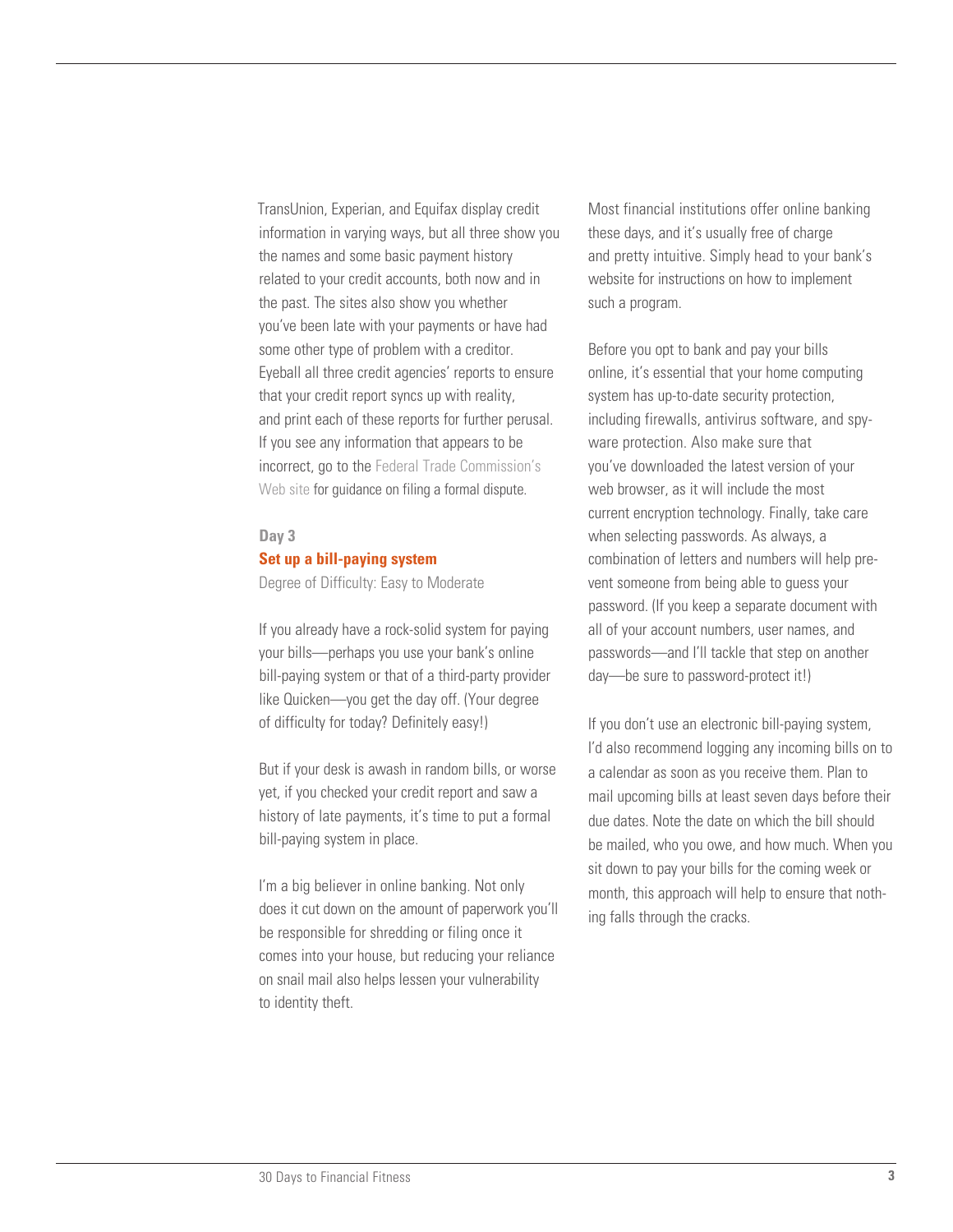### **Day 4**

### **Take stock of assets and liabilities**

Degree of Difficulty: Moderate

Now that you're getting warmed up, it's time to move on to the key task that will show you how you're doing financially: checking up on your net worth.

If you keep good records and don't have many financial accounts, enumerating your assets and liabilities will be pretty straightforward and shouldn't be time-consuming. You've got more work ahead of you if your records and portfolio are in a state of sprawl, but think of this as your impetus to streamline and get organized.

To document your assets, simply retrieve your latest account balances and estimate the worth of your personal possessions, including real estate. (Be realistic! Unfortunately, it's probably not worth what it was a few years ago.) On the other side of the ledger, record any debts you owe, including your mortgage; student, home equity, or auto loans; and credit card balances. Subtract your liabilities from your assets and you're looking at your net worth. To streamline the process, you can use Morningstar's Net Worth Worksheet, available a[t morningstar.com/goto/networth.](http://news.morningstar.com/pdfs/Net_Worth_Worksheet.pdf)

If your net worth is negative or barely positive, you've got your work cut out for you. Creating and sticking to a budget should be a key priority in the year ahead. And even if your net worth is comfortably positive, you should still spend

time digging into the numbers. Is most of your money tied up in a single asset, such as company stock or your house? If so, a key goal should be to diversify your financial assets in the year ahead. Do you have an adequate amount—six months' worth of living expenses at a minimum—stashed in an emergency fund? If you don't, prioritize building up your position in ultrasafe (and unfortunately in today's environment, ultra-low-yielding) investments before investing in longer-term assets like stocks.

### **Day 5**

### **Create a master directory**

Degree of Difficulty: Easy

"OK, now that's depressing." That was how one of my single friends responded when I suggested that she document all of her financial accounts in case something should happen to her. But the fact is, singletons aren't the only ones who should be documenting their financial assets. And compiling a master directory with essential account information is apt to be just as valuable for you to rely on while you're alive and well as it would be to your loved ones should something to happen to you.

If you've recently completed [a net worth statement](http://news.morningstar.com/pdfs/Net_Worth_Worksheet.pdf) (Day 4), you've gone through the process of sorting through your various accounts and are in a perfect position to create a master directory. But even if you haven't, creating a straightforward document of your financial accounts shouldn't take long at all.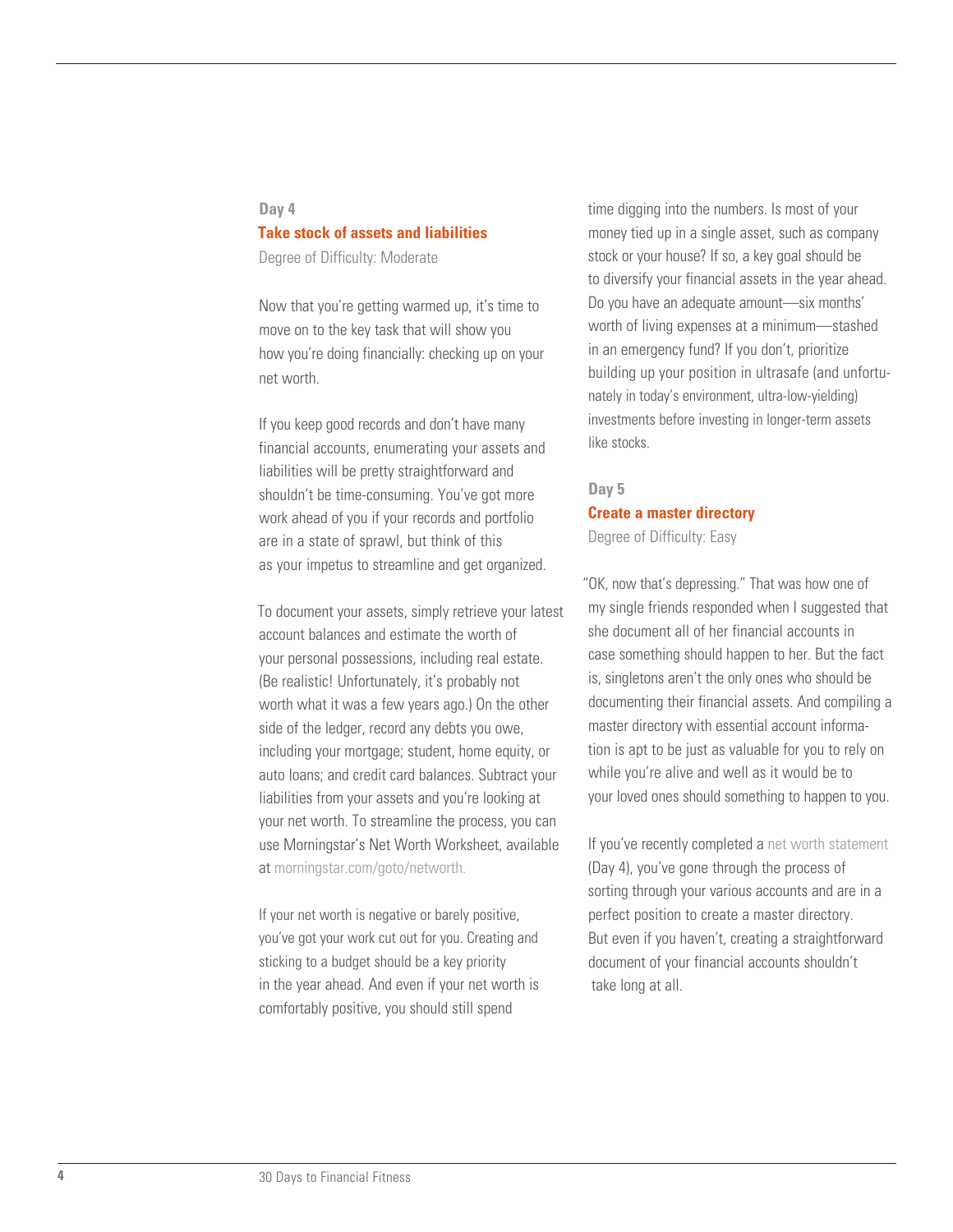Your master directory can be either electronic or paper. In it, include financial assets such as bank, mutual fund, and brokerage accounts; company-retirement plan and pension fund details; real estate holdings; and business interests. Alongside or beneath each account name, include account numbers, URLs, passwords, key contacts, and phone numbers. Include similar details for debts you owe and insurance policies. For guidance, check out Morningstar's Master Directory Worksheet, available at [morningstar.com/goto/directory](http://finance.morningstar.com/ThirtyMinPDF/HouseholdBudget/30Min_Worsheet7-1.pdf)

Given the amount of valuable personal information it includes, your master directory would obviously be manna for identity thieves. So once you've created such a document, it's essential that you take steps to keep it safe. If it's a physical document, keep it under lock and key in your house. If you've created an electronic file, passwordprotect it using a hard-to-guess password. Then alert a trusted loved one of this document's existence as well as details about how to gain access to it in a pinch.

Plan to keep your document up to date, ideally as part of an annual financial checkup.

### **Day 6**

#### **Update your filing system**

Degree of Difficulty: Moderate

If organizing your home office is one of your goals, start by revisiting what paperwork you're saving. In my experience, most people save

way more financial documents than they need to, and they do so out of habit more than anything else. Your shredder is your friend.

To help determine what to save and what to toss, think about which documents would be a true headache to replace if you needed to. (Do you like waiting in line or on hold with government offices? Didn't think so.) Social Security cards, car titles, and marriage, birth, death, and divorce documents, as well as the past seven years' worth of tax returns, fall into this group and therefore should either be stored offsite, in a safe-deposit box, or in an at-home fireproof box.

You'll also want to keep a running file at home to hold any documents related to the current year's tax return. For documents that relate to your household's ongoing financial management—including bills—ask yourself whether managing those accounts online and retrieving information on an as-needed basis might not be more efficient than stashing all that financial paperwork at home. The answer is probably yes. And as I noted in Day 3's installment, transacting online also courts less identity-theft risk than does allowing personal information to pass through the mail. Before deciding to go paperless, check up on the thoroughness and ease of use of your financial-service providers' online information systems.

As you sort through your paperwork, you're apt to have come up with a big discard pile. I like to play it safe and shred anything with my name and address on it—if it has more personal information than that, such as an account number, put it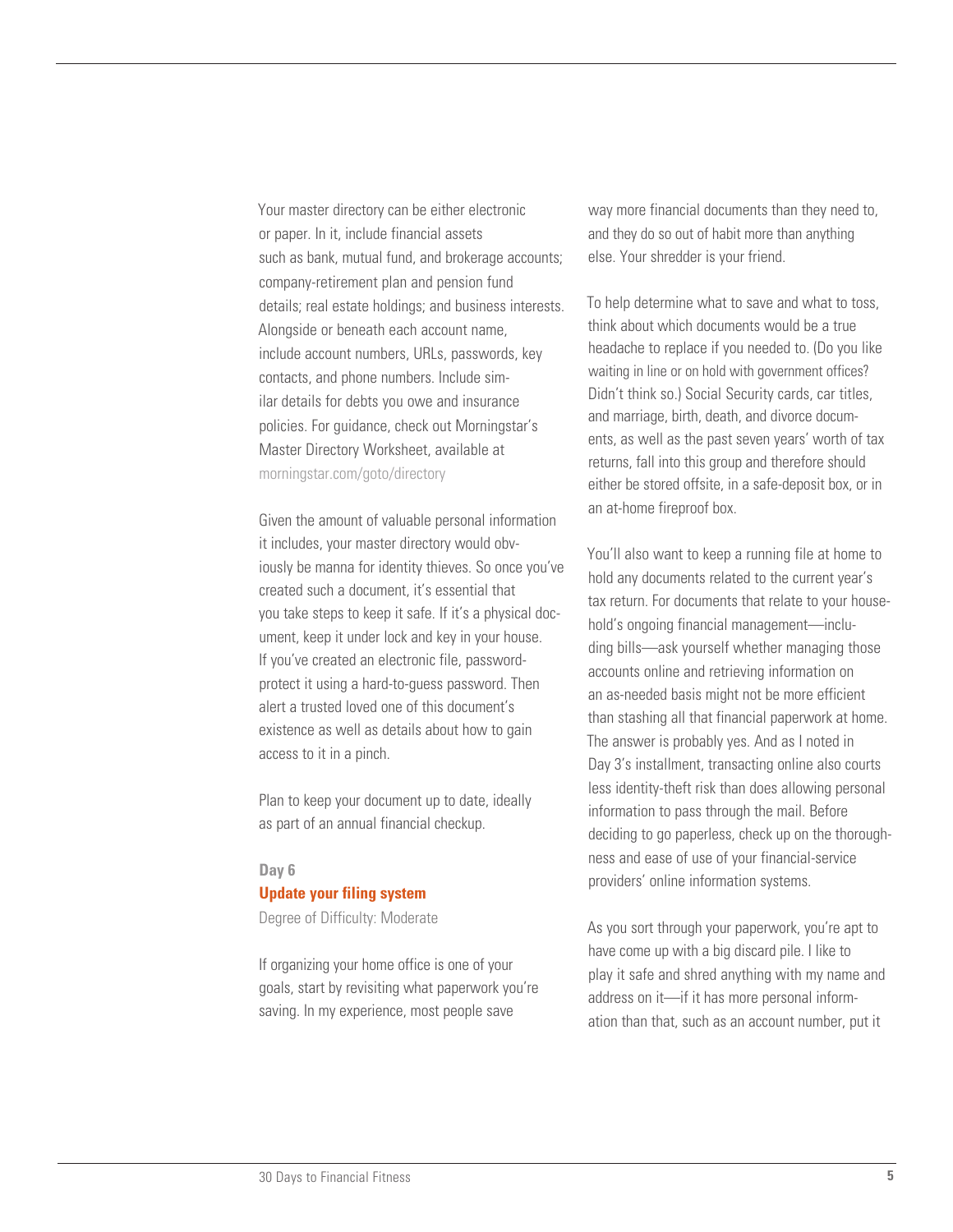in the "definitely shred" pile. Among the discard items that can go straight into the recycling bin are annual reports and prospectuses, warranties and manuals for stuff you no longer own, and marketing literature that accompanies bank and investment statements.

### **Day 7**

### **Check up on your insurance coverage** Degree of Difficulty: Easy

Week 1 has been all about getting organized and finding your financial baselines—checking up on what assets you have now. But how good a job have you done protecting those assets? Use today to check up on the adequacy of your insurance coverage.

It goes without saying that everyone should obtain the best medical coverage they can afford, as well as coverage for real property such as home and autos. But if you're still working, your biggest asset is apt to be your own ability to earn a paycheck. One of the best ways to protect that income stream is to obtain disability coverage, which is designed to send you a percentage of your income if you become disabled. Your employer may offer cost-effective coverage; sign up to pay for it using aftertax dollars, meaning that your benefits will be tax-free.

Working people with dependents should also have life insurance, and stay-at-home parents should investigate it, too. Term life insurance is going to be the most cost-effective way to go; if your insurance agent recommends a more permanent

type of policy, make sure you thoroughly understand the reasons why he or she finds this type of coverage preferable to a term policy.

Finally, look into obtaining an umbrella policy, or personal liability insurance.

These policies usually sit on top of your homeowners and auto policies, and cover you in case you're sued for an accident that occurs on your property. If you have contractors, house cleaners, babysitters, or dogwalkers on your property—and everyone does at one point in time or another—an umbrella policy is a must.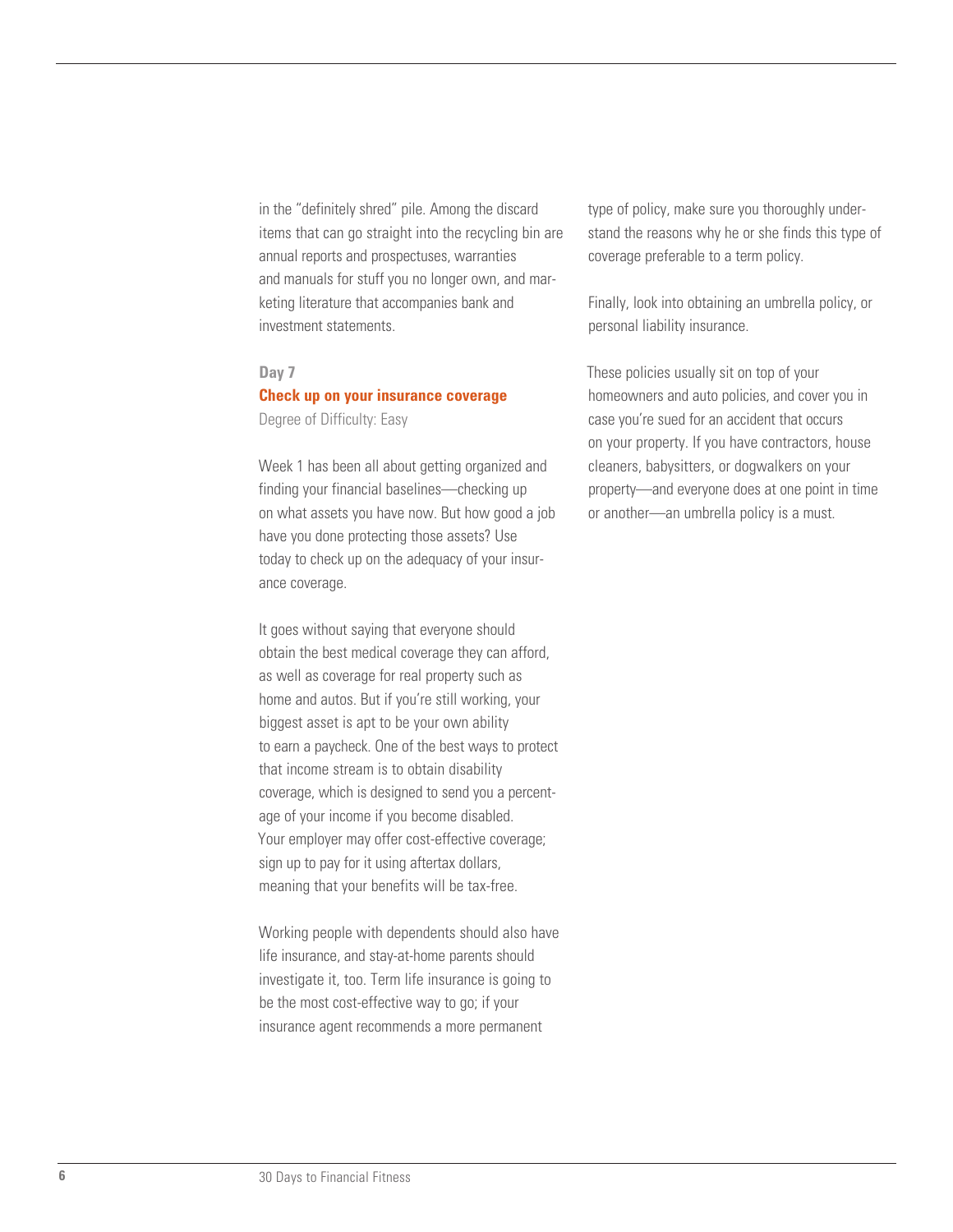# **Week 2**

Build on Your Strategy

Week 1 focused on getting organized and checking up on how you're doing financially. Over Week 2, I'll share tips to help you invest for short- and intermediate-term goals, and in future weeks I'll discuss constructing a portfolio geared toward longterm goals such as retirement.

### **Day 8**

# **Check your emergency fund**

Degree of Difficulty: Easy

Before you begin saving for your goals, it's crucial that you build an emergency fund—a basket of ultra-liquid investments that you can tap in case you lose your job or confront an unanticipated car or home repair.

The typical rule of thumb is to keep three to six months' worth of living expenses in your emergency fund. But perhaps a better way to decide how much to store in cash is to think about how much of a cushion you'd like to have in case you lost your job. If you go through that exercise, you're apt to conclude that three months' worth of living expenses is nowhere near enough. But don't go overboard with your cash hoard, either. After all, interest rates on money market accounts and funds are about as low as they can go, so being too conservative has an opportunity cost. As you calculate your emergency-fund requirement, don't use your real spending patterns to set your living expenses. Think about how much you could get by on in a pinch, excluding dinners out, house cleaners, and vacations.

Compare your emergency-fund target with the amount you have saved in CDs, money market accounts and funds, and checking and savings accounts. Don't include cash holdings that appear in long-term mutual funds. Building your emergency fund up to your target level should trump saving and investing for other goals, such as retirement or college.

### **Day 9**

# **Get maximum mileage from cash holdings**

Degree of Difficulty: Easy to Moderate

Everyone needs cash, both for an emergency fund and to cover upcoming expenses such as your property tax bill or college tuition. Keeping that money safe is important, but the big drawback is that yields on CDs, money market accounts, and other cashlike vehicles are low.

When shopping for the best yields on cash investments, the list of don'ts is almost as long as the list of dos. While it's smart to be opportunistic and scout around for the best yields, my key piece of advice is not to get too cute. Safety is key for this portion of your portfolio, so resist the temptation to park some or all of your assets into a "cashlike" vehicle that offers a higher yield but also a greater risk to your principal. Ultrashort-bond funds and bank-loan funds are a great example of why you shouldn't chase yield: Although some investors had used funds in both categories as a higheryielding money market substitute, the average fund in these groups lost 8% and 30%, respectively, in 2008's flight to quality.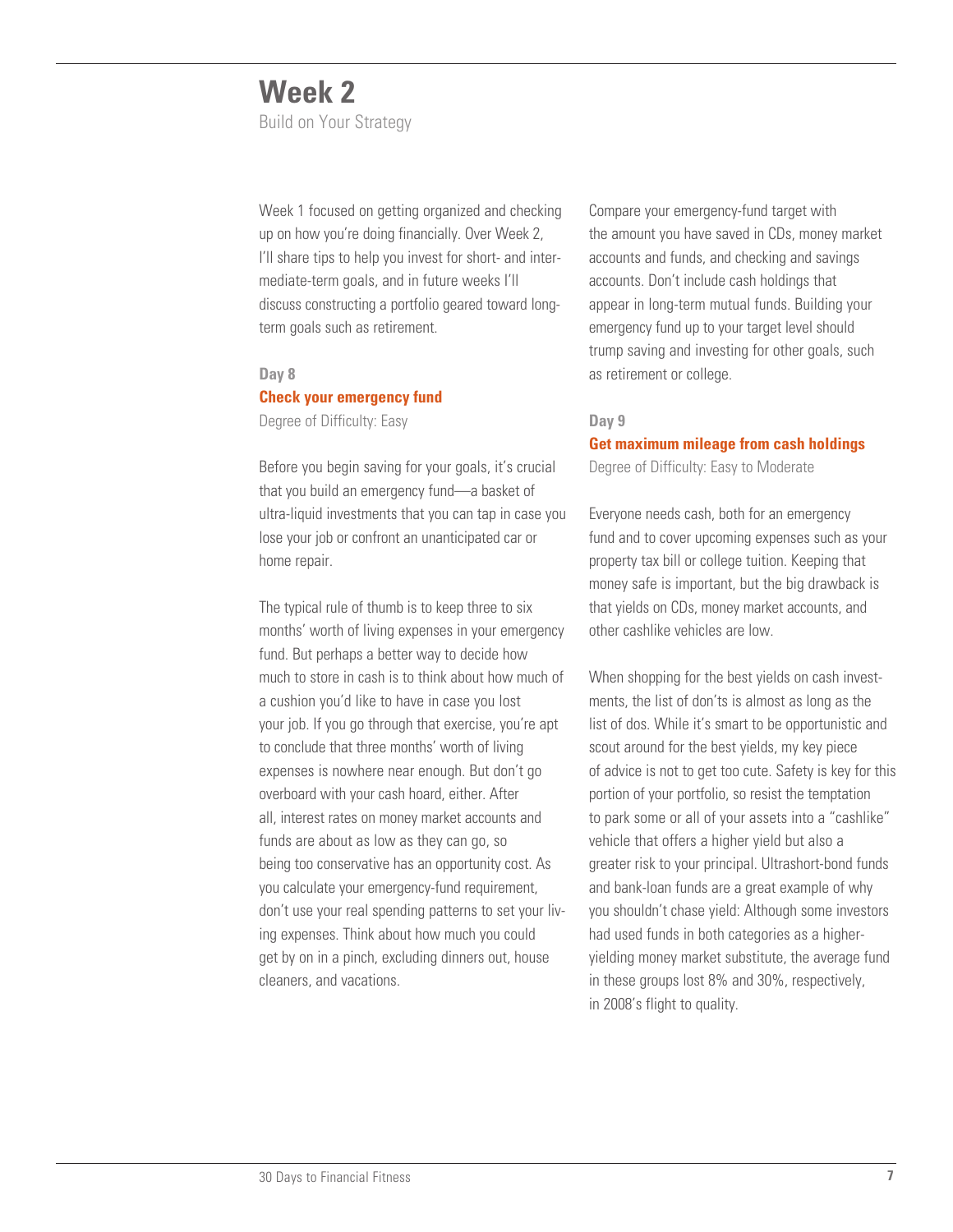CDs usually offer higher yields than money market funds and other cashlike vehicles, and they offer FDIC protection to boot. The big drawback is that you're locking yourself into a fixed rate. Money market fund managers, by contrast, can swap into new, higher-yielding securities if rates move up. My book, [30-Minute Money Solutions,](http://finance.morningstar.com/ThirtyMinSolution.aspx)  includes a list of some of the best, most dependable money market funds. Not surprisingly, nearly all of them have very low expense ratios, which in turn enables them to deliver aboveaverage payouts relative to their peers without taking on a lot of extra risk.

If you're in a high tax bracket, another option for your cash is a municipal money market fund, whose income will be free of federal income tax.

### **Day 10**

### **Map out your financial goals**

Degree of Difficulty: Easy

Most of us have a running list of financial goals: whether it's paying off our homes, financing college for the kids and grandkids, funding a comfortable retirement, or paying for here-and-now creature comforts like vacations and new cars. Few people, however, take time to document their goals and quantify exactly how much they'll cost, even though that step is key to helping you set your house-hold's financial priorities. It's also pretty easy.

Today, take a moment to jot down your goals. Group them into one of three bands: short-term goals (goals you'd like to achieve in five or

fewer years), intermediate-term goals (five to 15 years from now), and long-term goals (15 years or more in the future). Once you've done that, prioritize your goals within each time frame. Be sure to include debt retirement on your list of goals.

The next step is to estimate exactly how much those goals will cost you. If your goal is close at hand—such as buying a car next summer quantifying it is straightforward. But if it's a goal that's further in the future or one that you'll pay for over several years, the calculation may be more complicated and you'll also have to factor in inflation. Morningstar Investment Research Center has two calculators especially designed to help you plan for retirement savings and college savings goals. Both tools can be found within the Portfolio tab of Morningstar Investment Research Center.

# **Day 11 Invest for mid-term goals**

Degree of Difficulty: Moderate

Yes, current yields on truly safe investments like CDs and money market funds are shrimpy. But if you're building an emergency fund or saving for a goal that's close at hand, the risks of venturing beyond ultra-safe investments outweigh any extra yield you're able to pick up. It's boring, but you'll need to rely on your own savings, rather than investment returns, to do the heavy lifting in these instances.

But what if you're saving for an intermediateterm goal and don't expect to need the money for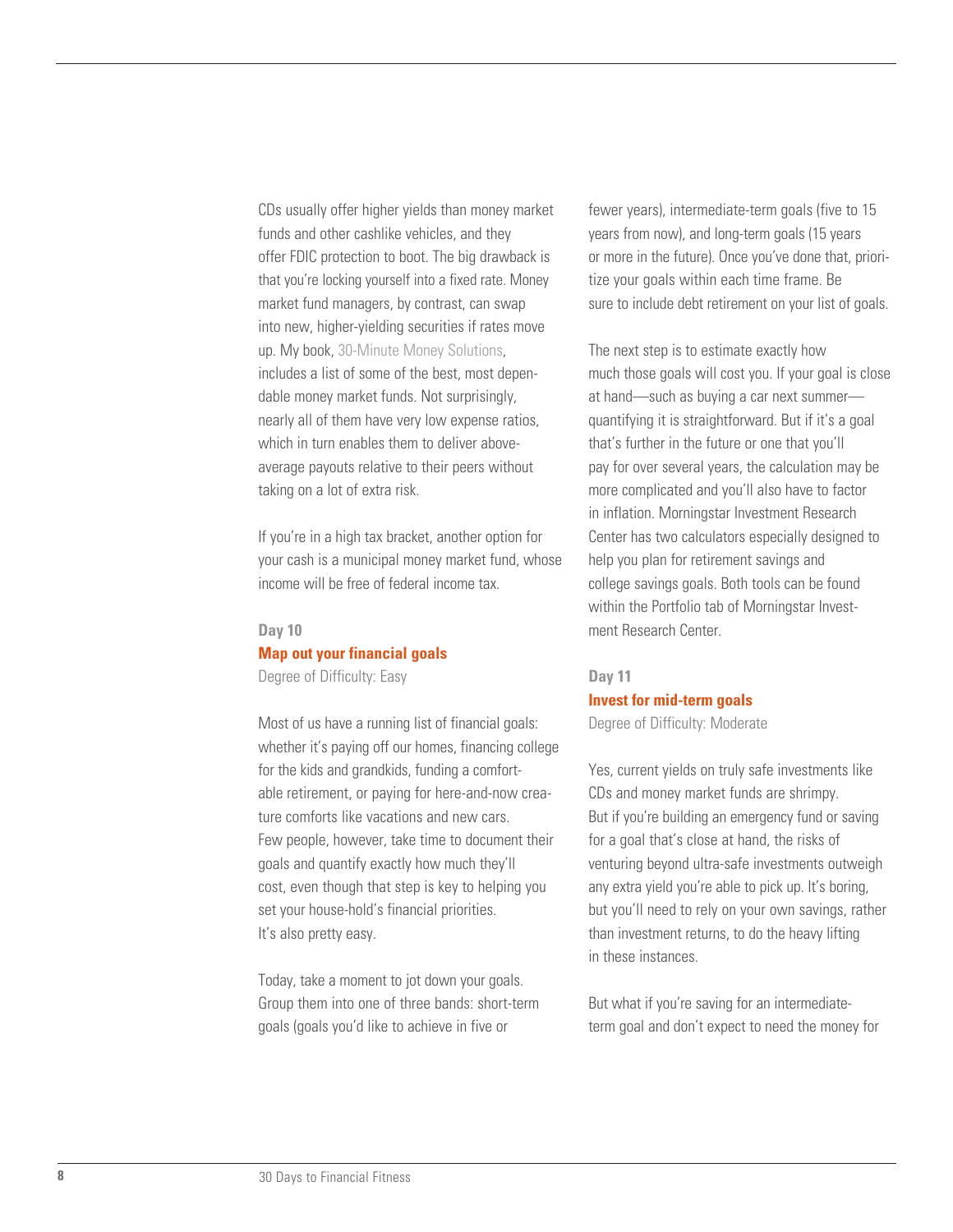another couple of years or even more? In that case, you can tolerate modest fluctuations in the value of your principal. A core intermediateterm bond fund can fit the bill, and a few of my favorites include Dodge & Cox Income (DODIX), Hardbor Bond (HABDX), and Metropolitan West Total Return Bond (MWTRX).

If you have an even longer time horizon anywhere between five and 10 years—you can hold stocks as well as bonds. Some of my favorite mutual funds that combine stocks and bonds together are Vanguard Wellington (VWELX) and Dodge & Cox Balanced (DODBX). If you hold one of these funds and are getting close to needing money to fund your goal, you can transition the assets to cash for safe-keeping.

#### **Day 12**

### **Allocate capital like a pro**

Degree of Difficulty: Moderate to Difficult

It's day 12 on the road to financial fitness, so let's take on a more rigorous—but extremely important—task: allocating your household's financial capital. Although Morningstar focuses on helping you invest in stocks, funds, and ETFs, the reality is that investors' highest-impact decisions precede the decision to invest in the market. Do you save enough? And when you have extra cash on hand, do you pay down debt, invest, or do a little of both?

When it comes to the latter decision, it's helpful to think of yourself as a business owner, steering

your cash toward the opportunity that is apt to offer you the best return on your capital.

Paying off debt—even more benign types of debt like mortgage debt or student loans—offers you a knowable return on your money—always a good thing. If you're receiving a tax break on your interest, as is the case with mortgage interest and some student loans, you'll get less of a bang out of paying off the note prematurely. But in my experience, many mortgage-holders overestimate the benefits of their tax-deductible interest.

Investing in the market offers a potentially higher rate of return, but the hitch is that return, unlike paying off debt, isn't guaranteed. When forecasting returns for your investments, be conservative. You can plug in your own return expectations, but I usually use a 6% to 7% rate of return for equities, a 4% return for bonds, and a 2% return for cash. Based on the asset mix of your portfolio, you can then forecast a ballpark return for it. Armed with that information, you can then determine whether investing in the market or paying off debt is the best return on your dough.

### **Day 13**

**Explore options for college savings**  Degree of Difficulty: Moderate

As with retirement investments, the college-savings landscape is far more cluttered and complicated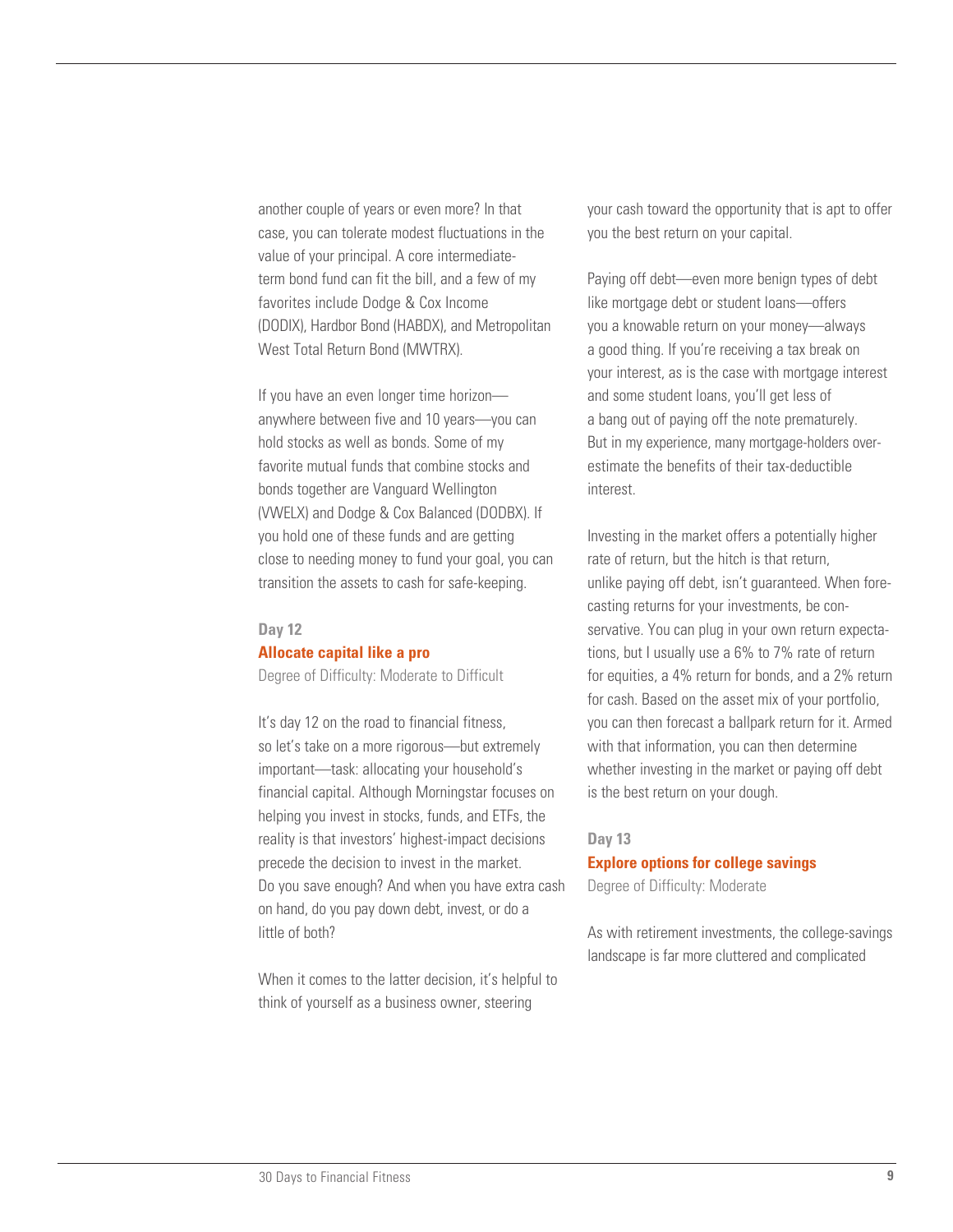than it needs to be, with myriad vehicles competing for investors' attention.

Due to their generous contribution limits and the potential for tax-free withdrawals, section 529 college-savings plans have emerged as the vehicle of choice for families looking to sock away a substantial sum for school. I'm happy to report that 529s have generally improved substantially over the past few years, with costs coming down and the quality of investment options going up. Some investors, however, would like to invest for their kids outside the confines of a dedicated college-savings vehicle like a 529 or Coverdell Education Savings Account. If that's you, you have a couple of options.

Setting up a UGMA/UTMA account is one simple way to go, but the drawbacks probably outweigh the pluses, in my view. The assets become the property of the child once he or she reaches the age of majority (varies by state but usually age 18 or 21), when some young people may not yet be equipped to make good financial decisions. And if you're pretty sure your child is collegebound, you should know that those UGMA/UTMA assets will work against your child in financial aid calculations.

For those reasons, investors looking to save outside of a dedicated college-funding vehicle like a 529 or Coverdell should consider saving for their kids in one of a couple of ways. The first would be simply to hold tax-efficient investments, such as low-turnover exchange-traded and index funds, individual non-dividend-paying stocks, municipal bonds/funds, or tax-managed mutual funds, within the confines of the parents' taxable account. Withdrawals won't be tax-free, as is the case with qualified withdrawals from a Coverdell or 529, but it's straightforward and investors gain the added flexibility to use the money outside of college expenses, penalty free, if the need arises.

Another option is to use a Roth IRA to save for your kids. In a Roth, you can pull out your contributions (not your gains), tax-free, at any time and for any reason, making the vehicle a great multitasker for those looking to save for retirement and college at once. The key drawbacks? Roth contribution limits are pretty low—currently \$5,000 for those under 50 and \$6,000 for those over—and pulling money out for your kids leaves less money at work for retirement. Test your knowledge of various college saving plans with Course 210: How to Invest for College, one of our Portfolio Investment courses located on the Help & Education tab of Morningstar Investment Research Center.

### **Day 14**

### **Don't be too aggressive when saving for college**

Degree of Difficulty: Moderate

The bear market of 2008 forced many retirees and pre-retirees to recalibrate their plans and, in some cases, to make meaningful reductions in the quality of their day-to-day lives. But it also had a huge impact on another, much younger group: college-bound students.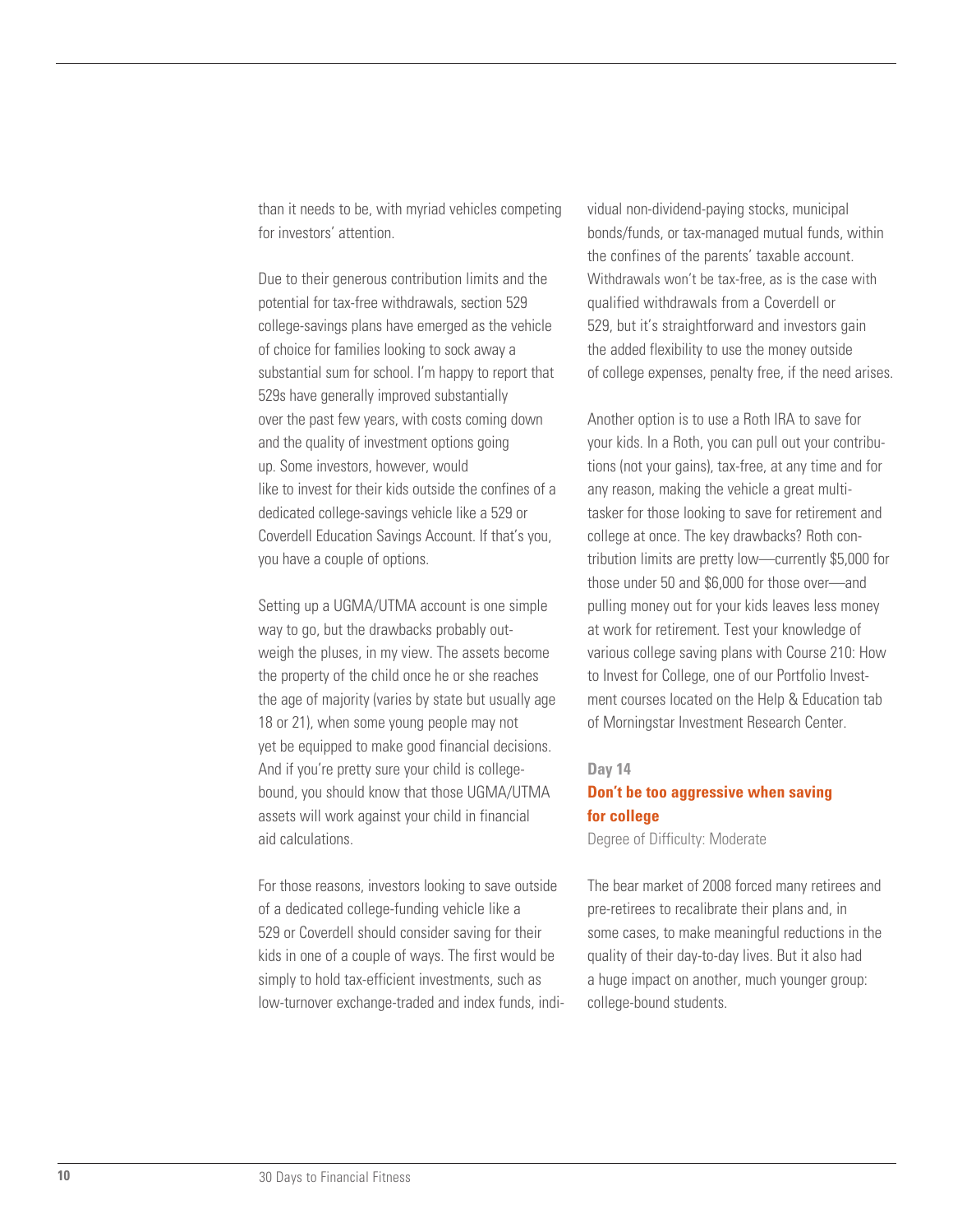Unfortunately, many college-savings plans, includ ing several professionally run 529s, were far too skewed toward stocks in the later stages of their investment paths coming into 2008, resulting in big savings shortfalls for students getting close to college.

If that experience had a silver lining, though, it was that it underscored the importance of holding on to what you already have versus gunning for big returns in your child's college-savings plan, par ticularly as college draws near.

Many of the investment pros running 529 collegesavings programs have scaled back the equity holdings of their age-based options to make them more conservative, and added index funds in place of poorly chosen actively managed funds, in the hopes of reducing the risk of a big shortfall at the worst possible time. Investors managing the asset allocations of their own college-savings programs should also take the lessons of 2008 to heart.

Here are a few quick tips:

- $\blacktriangleright$  By the time your child hits the teenage years, more than 50% of his or her college fund should be in bonds and cash.
- $\triangleright$  By the time your child is a junior or senior, equities should compose only a small slice (less than 20%) of his or her college dough.

If you have to boost your college savings using a combination of financial aid, student loans, or work-study, it's better than risking the money you have been able to set aside.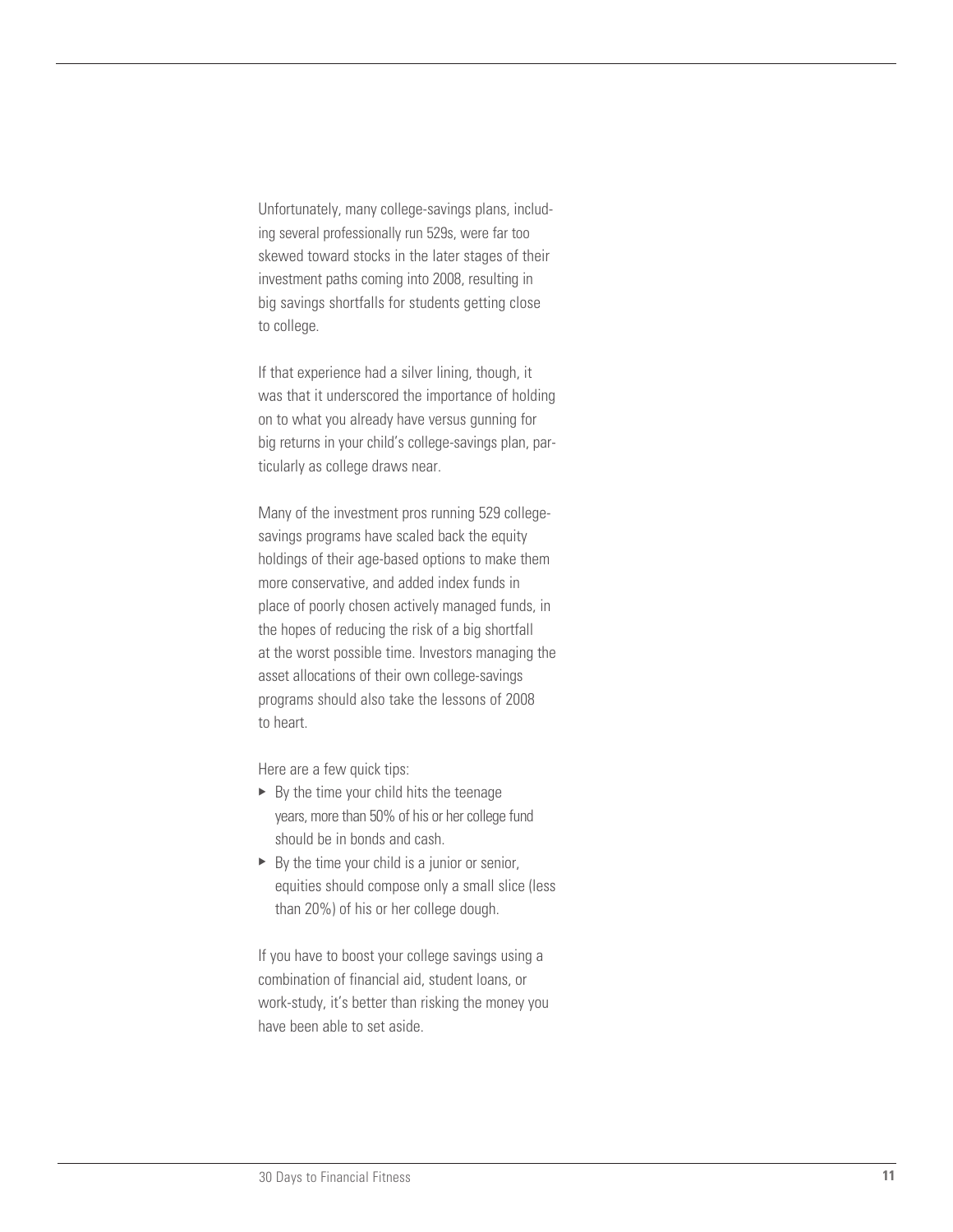# **Week 3**

Build on Your Strategy

Week 1 of my financial fitness program helped you gear up, first by checking up on your household's financial health and then by getting organized. The tasks in Week 2 focused on investing well for short- and intermediate-term goals. In the last two weeks of our financial fitness regimen, we'll focus on a key concern for most investors: Successfully building and monitoring a long-term portfolio.

### **Day 15**

**Conduct a "quick and dirty" portfolio checkup**

Degree of Difficulty: Easy to Moderate

A good starting point is to take a snapshot of where your portfolio is right now, with an eye toward flagging any notable trouble spots. The best tool for the job is Morningstar's Portfolio X-Ray, located on the Portfolio tab of Morningstar Investment Research Center. Simply plug in tickers for each of your holdings (use CASH\$ for cash), then hit "Show Instant X-Ray" for a look at your portfolio's stock/bond/cash mix and breakdown by investment style, sector, and geographic breakdown.

That's a lot of information, and may not be valuable without some context. To help make sense of what you're looking at, click on the "Interpreter" tab under "Edit Holdings." As you do so, run through the following checklist and take notes as you go along:

**1. Is your stock/bond/cash mix in line with your targets?** (Don't have targets? Look to Morningstar's Lifetime Allocation Indexes, available at [morningstar.com/goto/LAIndexes,](http://corporate.morningstar.com/US/documents/MarketingOneSheets/AssetAllocationsSummary.pdf) for guidance.)

Take note if your allocation to any one asset class is more than five or 10 percentage points higheror lower than your targets. If it is, it's time to rebalance.

**2. Are you making big, inadvertent sector bets?** Compare your weightings to the S&P 500's (provided in X-Ray). Again, look for big bets of five or 10 percentage points or more.

**3. How about investment-style bets?** To help provide a reference point, the 5000 Index, a measure of the broad market, recently had the following breakdown in the Morningstar style box: 24% large value, 24% large blend, 23% large growth, 7% in the mid-value and mid-blend boxes, 8% in mid-growth, and 2% in each of the small-cap boxes.

**4. Is a big share of your portfolio in a single stock?** To see, click on the "Stock Intersection" tab. Positions amounting to five or 10 percentage points higher or lower than your targets can ramp up your portfolio's risk level.

**5. Do you have an adequate emergency fund?** Make sure you have a bare minimum of three months' worth of living expenses in a cash or cashlike vehicle. If you have extra time, click the individual security names at the bottom of the main X-Ray page to see data and analyses for the stocks, mutual funds, and ETFs in your portfolio.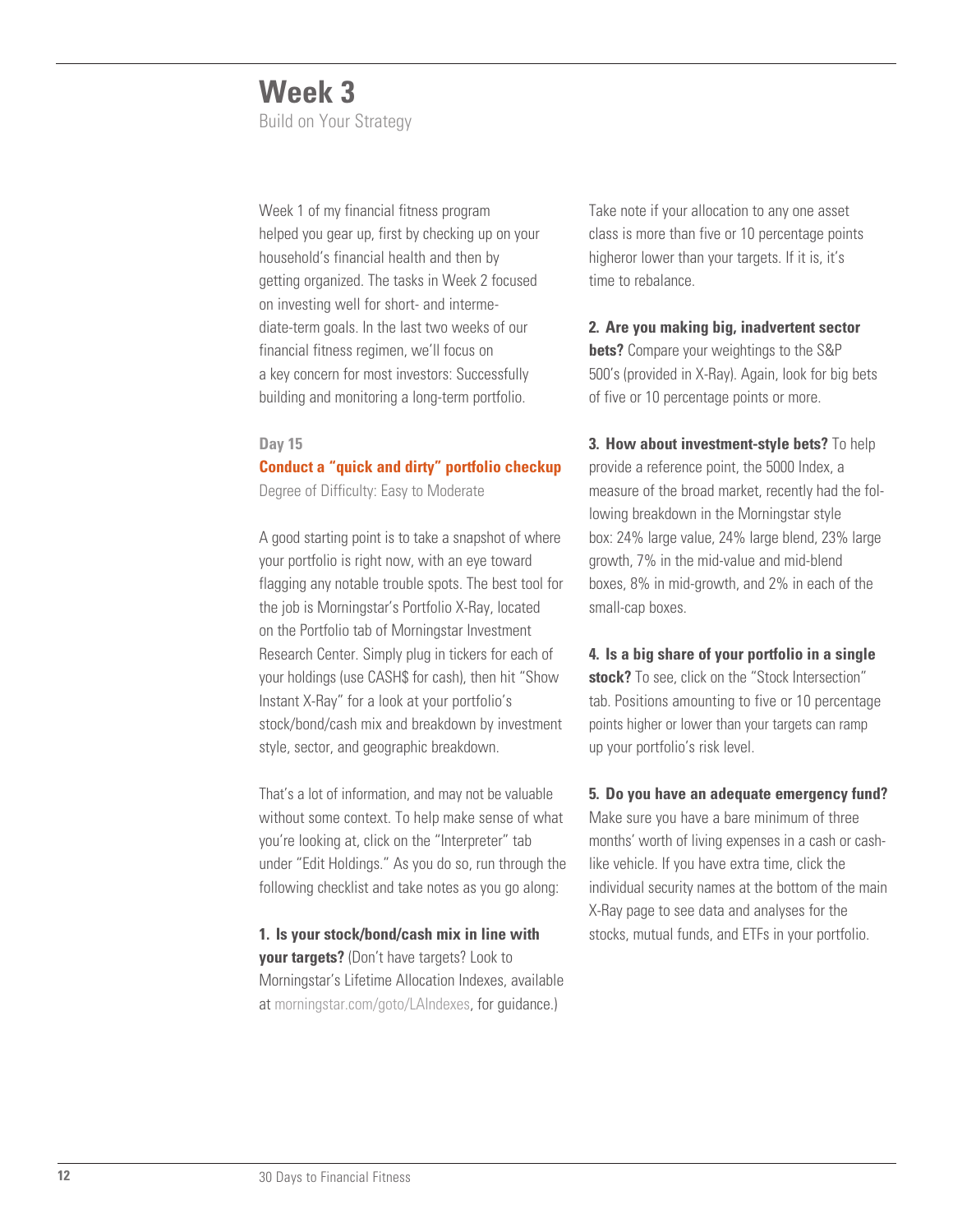### **Day 16**

# **Check up on the quality of your company retirement plan**

Degree of Difficulty: Moderate to Difficult

If you're earning a match on your 401(k) plan contributions, it's a no-brainer to invest at least enough to get the full match amount. But what if your company isn't matching, or if you'd like to make a larger contribution to your retirement than you're being matched on? Is it best to stick with the 401(k) or turn to another vehicle like a Roth IRA?

The answer to that question depends, at least in part, on the quality of your plan. To help determine whether your plan is worth investing in or is a stinker, ask your HR administrator for a document called a Summary Plan Description, which lays out crucial information about your 401(k).

Beware: This document is apt to be crammed with legalese and is not likely to be easy reading. But after a little bit of hunting, you should be able to locate your plan's administrative expenses. These fees may be depicted in percentage or dollar terms; if the latter, divide your plan's costs by the total dollars in the plan. If your plan doesn't have any additional administrative costs, that's a good sign. But if it layers on additional administrative fees that amount to 0.50% or more per year, that's a red flag that your plan is a costly one. Check to see whether your plan includes other bells and whistles, such as a brokerage window, which allows you to invest in options outside the plan; the ability to take a loan; and the ability to make Roth 401(k) contributions.

After that, conduct a quick checkup of the breadth and quality of your plan's holdings using the data and Analyst Reports on Morningstar Investment Research Center. Look for a good array of core-type mutual funds: large-cap U.S. and foreign stock offerings, balanced funds, and core intermediateterm bond funds. For stock funds, look for expense ratios of less (preferably much less) than 1% per year, though specialized funds like international and small-cap offerings may charge a touch more. For bond funds, expense ratios of less than 0.75% are ideal. Read Morningstar's Analyst Reports for a quick checkup on the quality of the options in your plan.

If your plan checks out well on the above measures, funding it up to the maximum allowable level is apt to be a good use of your cash, thanks to the taxdeferred compounding that company-retirement plans afford. Before doing so, however, you should also deploy some of your retirement assets into a Roth IRA, which offers the opportunity for tax-free withdrawals in retirement.

### **Day 17 Maximize your match** Degree of Difficulty: Easy

During the 2008-09 recession, many companies reduced their 401(k) matching contributions or even eliminated them altogether. If you're not earning any matching funds on your 401(k),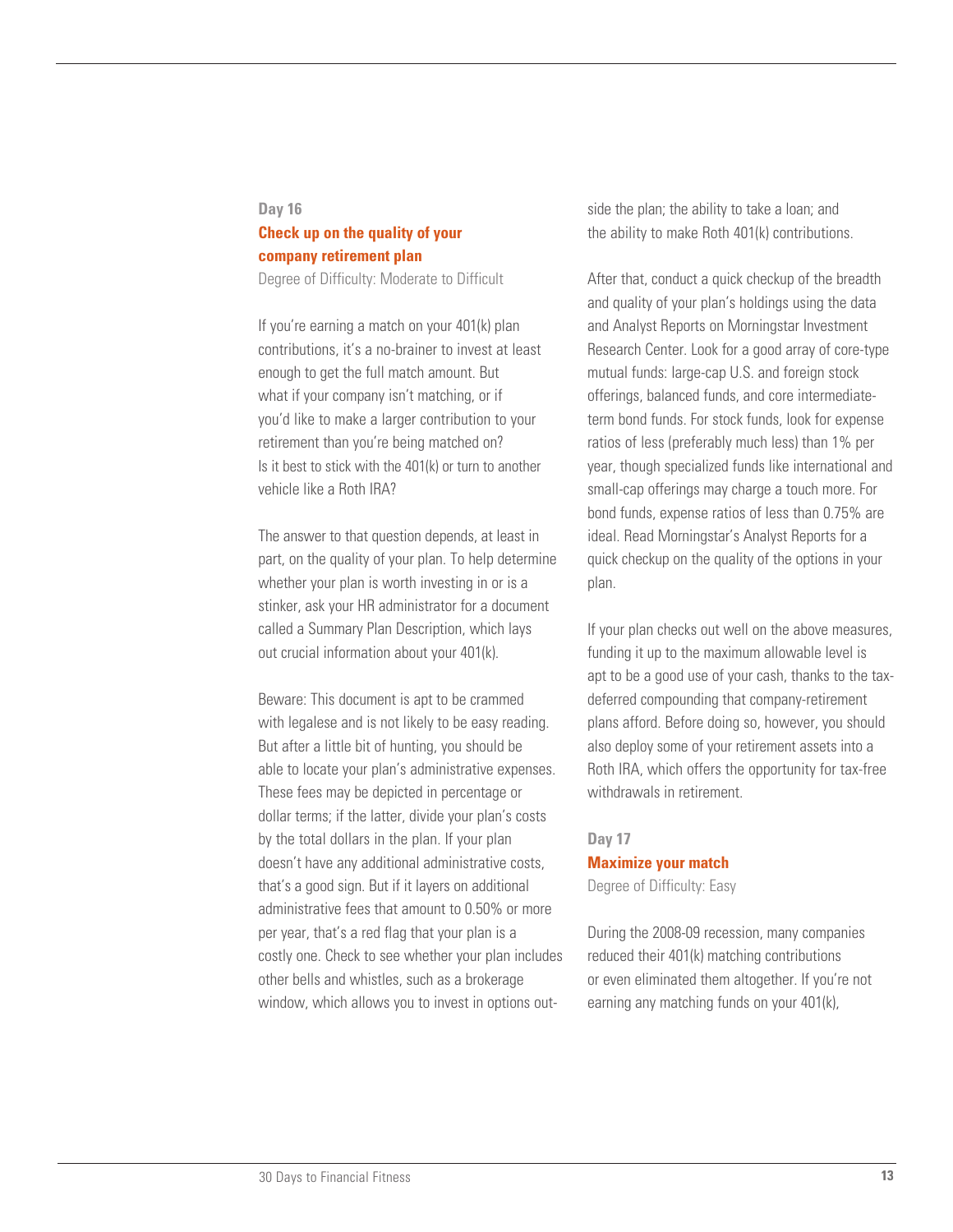my usual advice is to fund a Roth IRA up to the maximum allowable level first. The reason is that you can put anything you'd like into a Roth IRA, and you won't have to pay any additional administrative expenses to invest in one, in contrast with many 401(k) plans. Roth IRA investors also enjoy tax-free compounding and tax-free withdrawals in retirement. If you find yourself with additional assets to invest after that, turn to your 401(k) (provided it's a good one!).

If you are lucky enough to earn matching contributions on your 401(k), plan to take advantage of each and every one of those dollars. This is particularly relevant if A) you're highly compensated and B) you expect to receive a bonus early in the year. That's because you're only allowed to contribute a certain dollar amount to your 401(k) in each calendar year. (In 2011, employees under age 50 can contribute \$16,500, while those over 50 can contribute \$22,000.) If you receive a big bonus early in the year and you're contributing a bigger percentage of your salary to your 401(k) than your employer is matching, there's a chance that you'll hit your dollar contribution limit well before the year is over. In turn, you won't be able to take full advantage of any matching contributions your employer would've made in the remainder of the year.

Check with your employer to find out whether your 401(k) contribution is being deducted from your bonus. If it is, you may want to lower the percentage amount that you're contributing to your 401(k) before you receive the bonus. In so doing, you'll ensure that your own contributions are

spaced throughout the year, and you'll be able to take full advantage of your employer's matching contributions.

# **Day 18 Maximize the benefits of an IRA**

Degree of Difficulty: Easy

If you have most of your retirement assets in a company-retirement plan and are using an IRA to supplement what you already have, you can use your IRA in one of two ways.

You can hold core-type investments, which tend to be mainstays in most 401(k) plans: index stock and bond funds, large-cap actively managed funds, balanced funds, and so forth.

Alternatively, you can use your IRA to fill holes in your company retirement plan. For example, say your plan includes adequate stock funds, but its bond funds charge more than 1% per year in annual expenses—sure to cut into your long-term returns. If that's the case, you can fill your company retirement plan with the decent stock funds and leave the bond portion of your portfolio to an IRA. Morningstar's Portfolio X-Ray tool can help you see where you've got holes in your existing asset mix. Simply go to the Portfolio tab of Morningstar Investment Research Center.

You can also use your IRA to include asset types not commonly found in company retirement plans, including funds dedicated to real estate investment trusts, commodities, or Treasury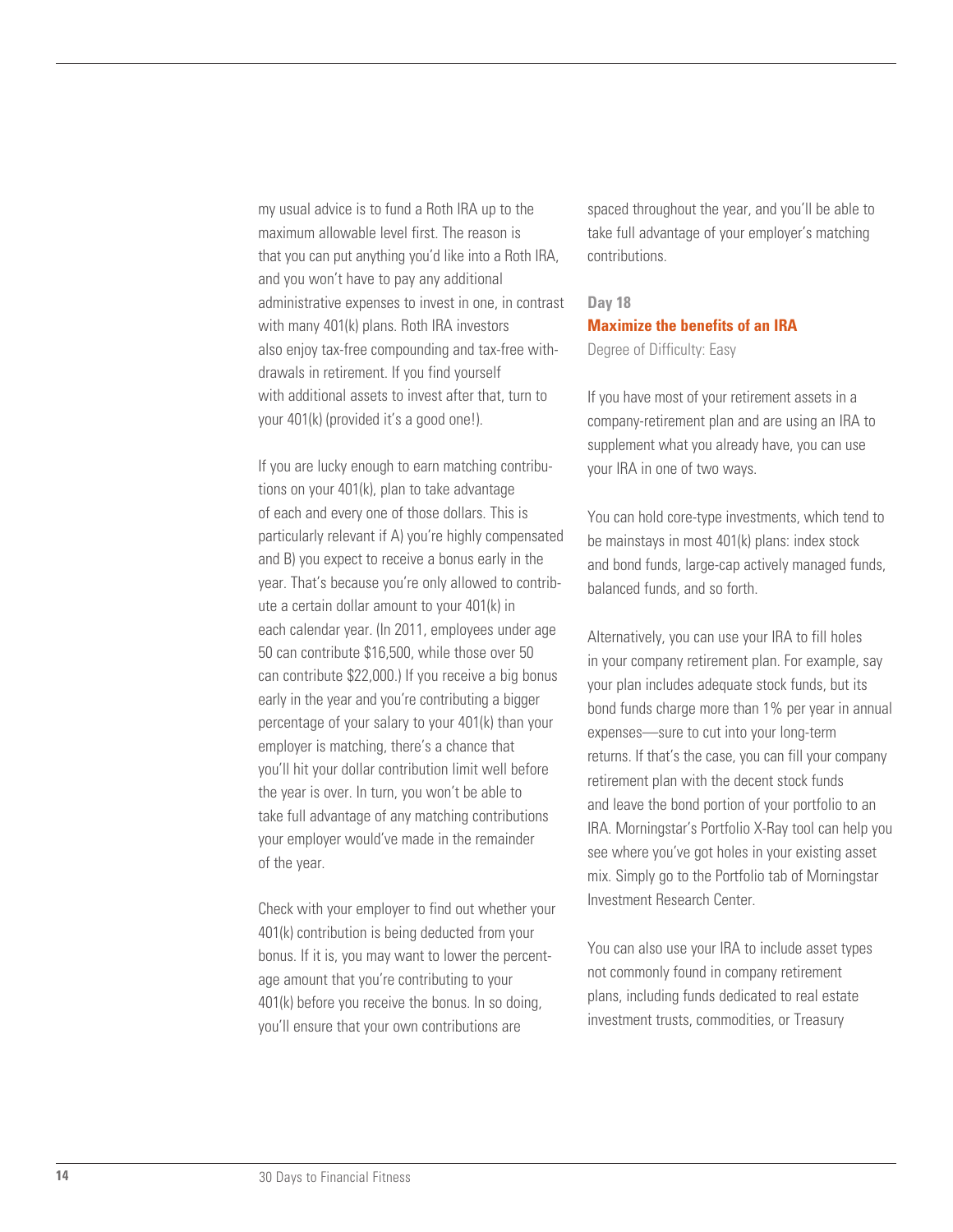Inflation-Protected Securities. All of these investment types do a good job of diversifying a portfolio that's composed primarily of conventional stocks and bonds. They also can be a headache when held outside of tax-sheltered accounts, because they generate a lot of taxable income. So, they're ideal holdings for an IRA.

### **Day 19**

### **Look to target-date funds for cheap assetallocation advice**

Degree of Difficulty: Easy

There are many different tools to help you arrive at a stock/bond mix that makes sense for you. They will look at your age, years until retirement, the amount of assets you've been able to stash away, other sources of income you expect to have in retirement, and so forth.

I encourage you to seek out a range of opinions to help determine an optimal asset allocation mix because it's an important topic. Many brokerage firms and fund companies offer free assetallocation tools on their sites, or you might consider consulting with a financial advisor to help you come up with a stock/bond/cash mix tailored to your own situation.

One other idea is to look for asset-allocation guidance via some of the target-date funds geared toward people in your age range. Target-date funds aren't perfect, as evidenced by the big 2008 losses incurred by certain overly aggressive funds geared toward investors getting close to

retirement. But looking at a few different target-date series can help you get a sense for what's reasonable.

Morningstar began rating target-date series back in November 2009. Among the most highly rated lineups, per our analysts, are Vanguard's Target series (fairly middle-of-the-road assetallocation mixes) and T. Rowe Price's Retirement series (more aggressive and stock-heavy).

### **Day 20 Manage your portfolio for tax efficiency**

Degree of Difficulty: Moderate

Although utilizing tax-sheltered vehicles like IRAs and 401(k)s can help you dodge the tax collector, at least temporarily, there are occasions when you'll need to save in your taxable accounts. Perhaps you're socking money away for a goal that's close at hand, for example, or maybe you've maxed out your contributions to the tax-sheltered vehicles available to you.

If that's the case, there are still some steps you can take to reduce the tax effects on these investments. One of the key steps you can take is to limit your own trading activity, thereby reducing the taxable capital gains you'll owe from year to year. I'm also a big fan of actively pruning your taxable portfolio's losers, which helps you offset capital gains from your winners. Finally, it pays to be careful about what types of investments you hold in your taxable accounts. High-turnover stock funds, whose short-term capital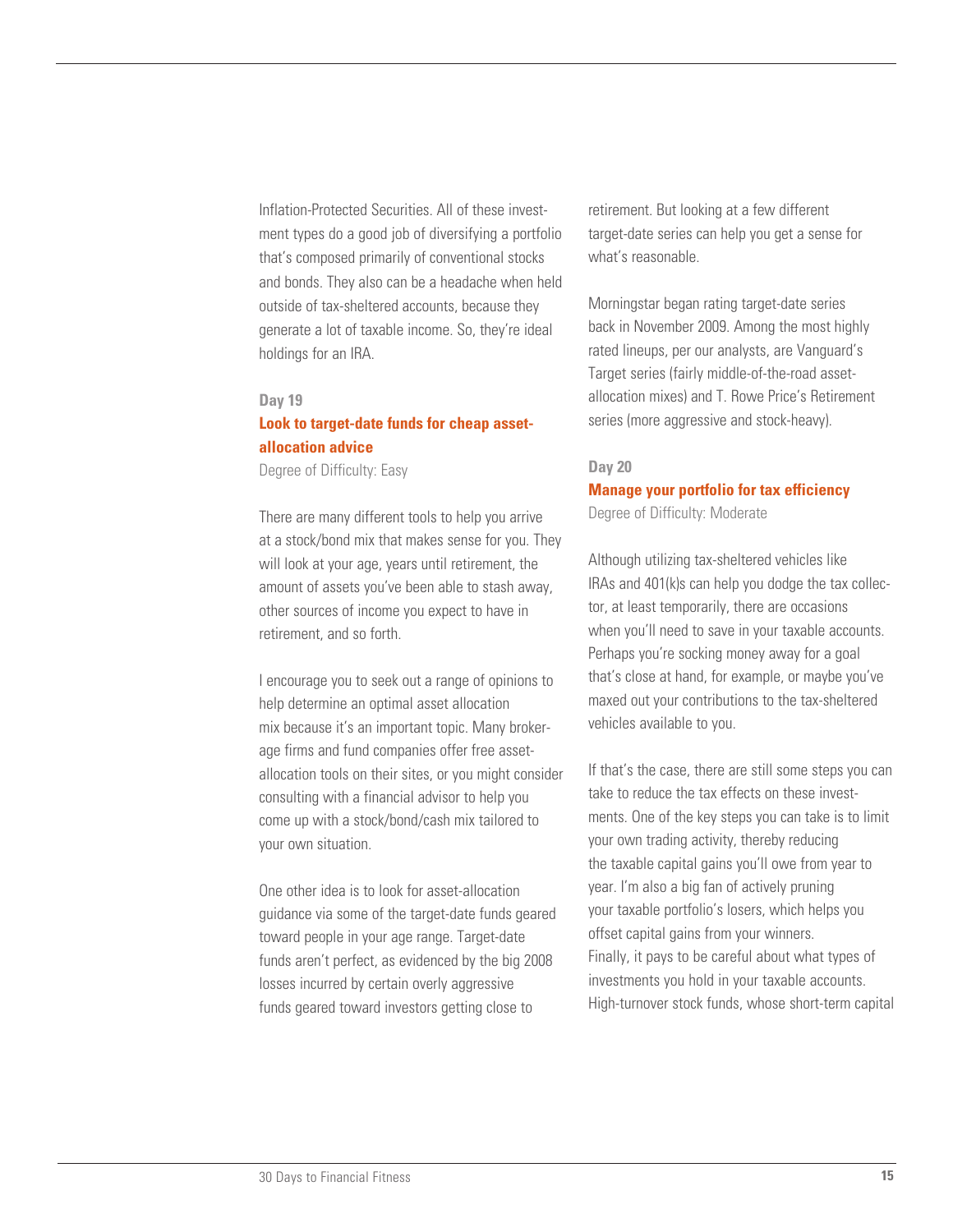gains are taxed as ordinary income, are a definite "don't," as are high-income-producing investments such as REITS and junk-bond funds.

On the "buy" list for taxable investors are low-turnover exchange-traded funds and index funds, municipal-bond funds, individual stocks, and taxmanaged funds.

### **Day 21**

# **Use a "bucketing" system when constructing your retirement portfolio**

Degree of Difficulty: Moderate to Difficult

One of the most daunting aspects of managing your finances is figuring out how to transition from accumulation mode into retirement, or "harvest" mode.

One intuitive way to construct a retirement portfolio is to create various buckets of money based on when you expect to tap them for living expenses. Bucket number one contains living expenses for the next two to five years, and therefore should consist of highly liquid investments like CDs and money market funds. This is money you can't afford to lose.

Bucket number two should be positioned for living expenses in years five through 15, and therefore you can afford to take on slightly more risk. Intermediate-term bond funds and even conservative stock funds or balanced fund are good choices for the intermediate sleeve of your retirement portfolio.

Those assets you don't expect to tap for at least 15 years can be stashed in stocks and stock mutual funds. Because you've established you have a fairly long time horizon for this money, you won't be unduly upset if the stock market has periodic hiccups.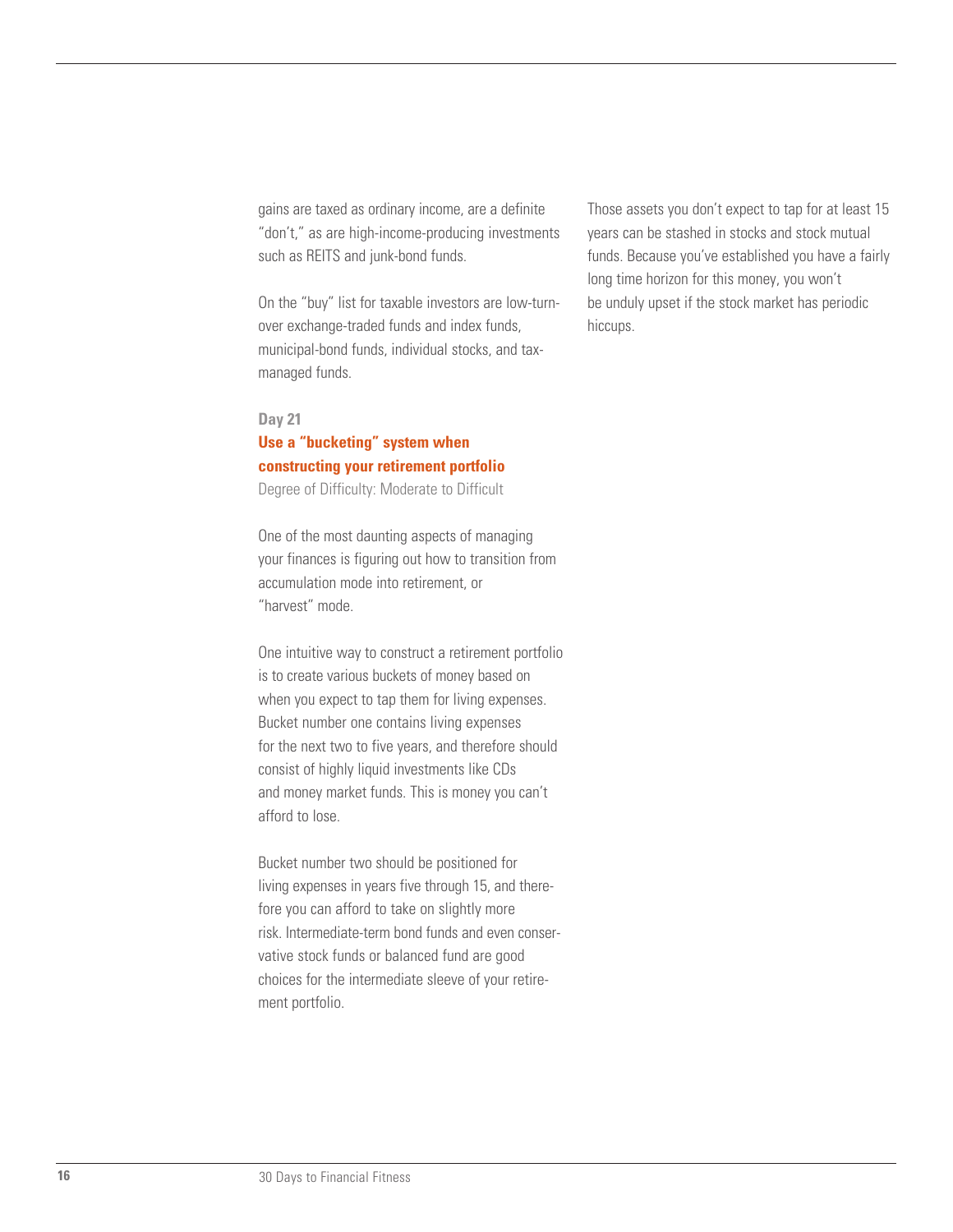# **Week 4**

Stay on Track

We've tackled a lot of tasks in the first three weeks of our financial fitness regimen, including finding our baselines and getting organized (Week 1), identifying appropriate investments for short- and intermediate-term goals (Week 2), and implementing strategies for running an effective long-term portfolio (Week 3).

In the final full week on the road to financial fitness, I'll share more tips for investing well before and during retirement, as well as strategies for keeping your portfolio on the right track through varying market environments.

### **Day 22**

### **Look for opportunities to streamline**

Degree of Difficulty: Moderate

Today's task is one that's relevant to investors of all ages and of all life stages: combating portfolio sprawl.

Diversification is a good thing, of course, but you can also overdo it. It requires time and research to keep track of important developments at stocks and mutual funds, and that task is compounded when you have many different accounts. (The paperwork coming into your house can also get ugly.) And the more investments you have, the greater the likelihood that your portfolio will behave like the market. There's nothing inherently wrong with market-like performance but you don't want to pay active management fees when an index fund would have done the job just as well.

So what are some strategies for beating back the sprawl? Index mutual funds and exchangetraded funds that track a broad market segment are a good place to start if you're trying to streamline your financial life; our Fund Favorites list includes plenty of top notch index options. The link can be found right on the Morningstar Investment Research Center home page.

Alternatively, you could take advantage of all-in-one options, either by using a target-date fund or a stock/bond hybrid fund such as Vanguard Wellington (VWELX), Dodge & Cox Balanced (DODBX), or T. Rowe Price Spectrum Growth (PRSGX). And if you're managing multiple accounts geared toward a single goal for example, you and your spouse each have IRAs and 401(k)s, as well as taxable assets earmarked for retirement—think of them as a single entity rather than running each account as a well-diversified whole. Doing so gives you the freedom to pack a significant share of your assets into the best investments available to you within each account. Use Morningstar's Portfolio X-Ray tool to make sure the whole portfolio is diversified and that the asset allocation is in line with your target.

### **Day 23**

### **Decide between Roth and traditional 401(k) contributions**

Degree of Difficulty: Moderate

There's been a lot of buzz about converting traditional IRAs to Roths. But what about a Roth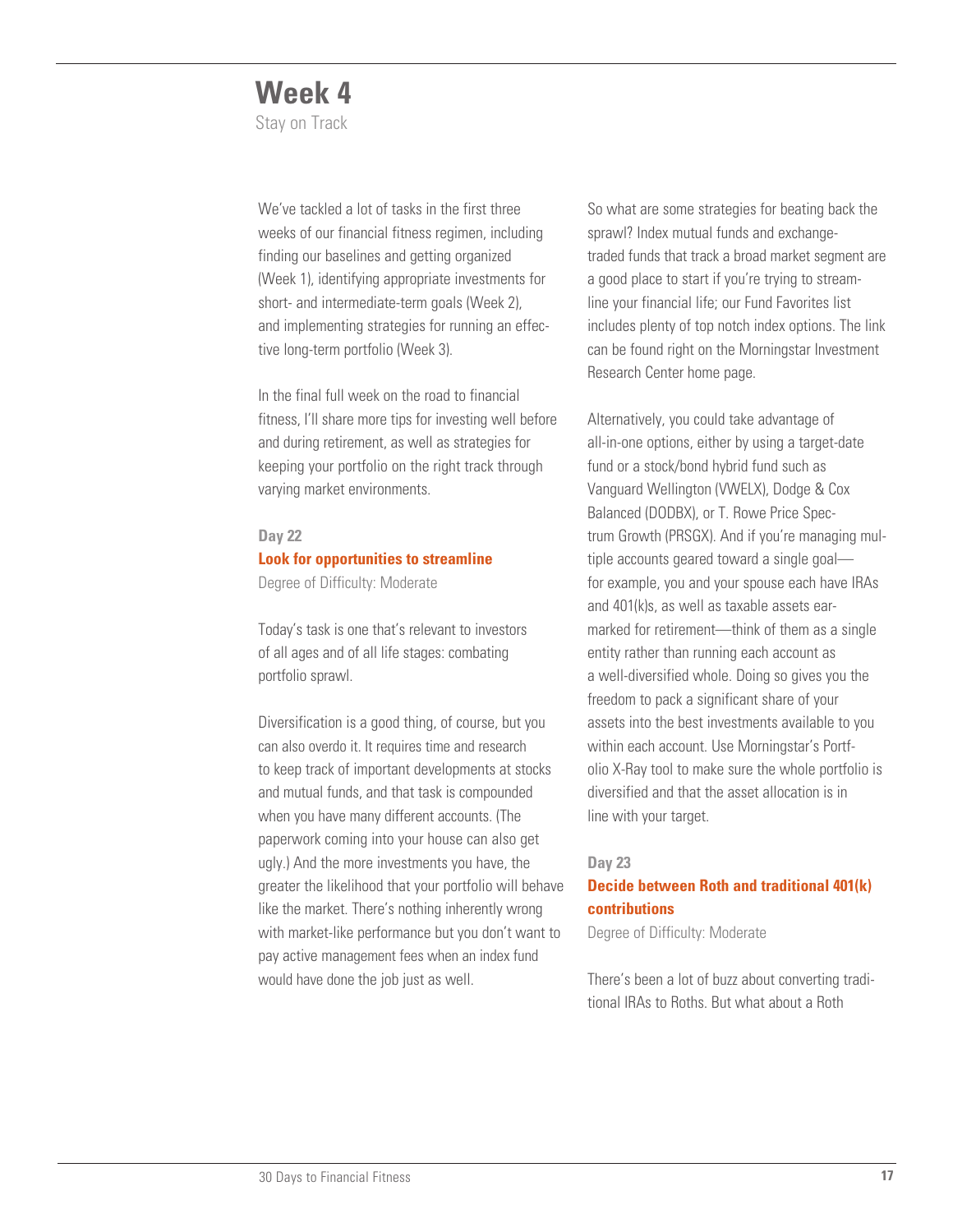401(k), if your company offers one? Should you take the tax hit on your contributions in exchange for tax-free withdrawals later on, as is the case with Roth 401(k)s, or should you go the traditional 401(k) route? In that case, you'll make pretax contributions and have your balance taxed upon withdrawal.

As with the Roth versus traditional IRA decision, this one rests on one big swing factor: whether you expect to be in a higher tax bracket in retirement than you are now. But unless you're quite close to retirement, the answer to that question is all but unknowable.

However, a few categories of individuals are good candidates for making all or at least part of their 401(k) contributions Roth-style. The first would be younger savers who aren't earning a lot currently but may do so in the future. For them, their own earnings trajectory, plus the possibility that future tax rates will trend higher across the board, make a strong argument for a Roth 401(k) and IRA.

Another good candidate for Roth 401(k) contributions is the upper-income individual who has a lot of retirement assets sitting in a traditional 401(k) plan but has heretofore earned too much to contribute to a Roth IRA. Because there's no income limit on Roth 401(k) contributions, the vehicle offers a great way for such individuals to get some of their retirement assets into the Roth column.

If you're conflicted after you investigate the pros and cons, one idea is to split your contributions between the two types of vehicles.

# **Day 24 Get a 'backdoor' Roth IRA**

Degree of Difficulty: Easy

Are you a higher-income saver? Lucky you. You can make your investment dollars go even further by taking full advantage of every tax-advantaged option available to you.

Last week I discussed how people who are contributing the full allowable amount can maximize their employer matches by spreading their contributions throughout the year.

One other newer strategy for those with higher incomes is to start a Roth IRA. At first blush a Roth might appear to be off limits to you due to income limitations; you can't make any Roth contribution if you're a single filer earning more than \$120,000 and have the ability to contribute to a company retirement plan; that level goes up to \$177,000 for married couples filing jointly.

But you can get into a Roth through the back door (until Congress closes the loophole) by first opening a traditional nondeductible IRA then immediately converting to a Roth. Income limits used to apply to Roth conversions, but beginning in 2010, people of all income levels have been able to convert. And if you convert shortly after you open your traditional deductible IRA, there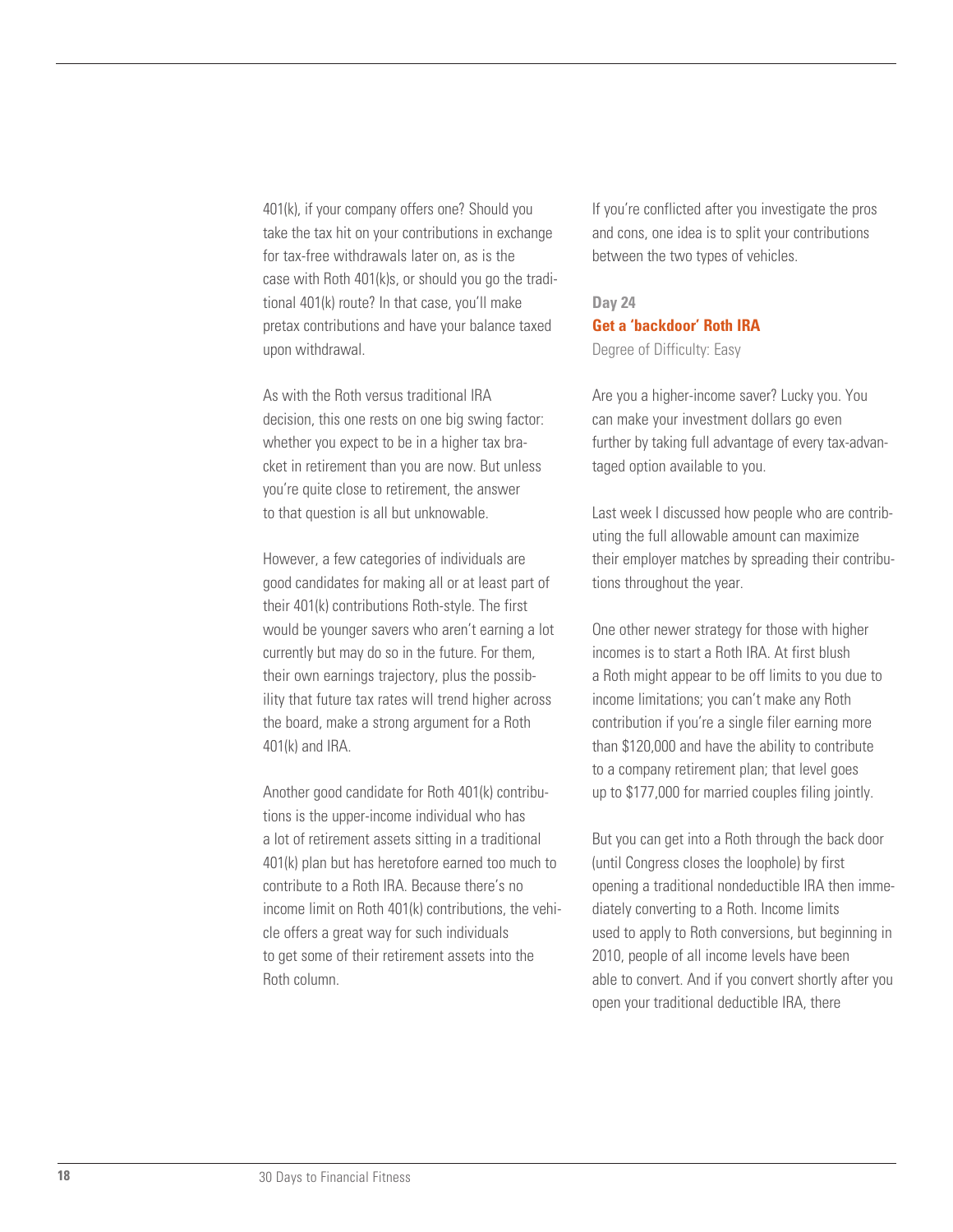will be few if any tax consequences. (Note: This strategy may not be effective for those in certain situations—for example, those who already have assets in SEP or SIMPLE IRAs—so check with a tax specialist before embarking on any type of conversion.)

### **Day 25**

### **See if you're on the right track for retirement savings**

Degree of Difficulty: Moderate

Most of the tasks in my 30-day financial fitness regimen have centered around helping you get your investment program up and running. But once you do, it's essential that you periodically check in to make sure that your portfolio is on track to help you meet your goals.

For another set of (virtual) eyes on your investment program, turn to T. Rowe Price's free [Retirement Income Calculator,](https://www3.troweprice.com/ric/ricweb/public/ric.do?van=ric) one of many good tools available on financial-service firms' websites. You'll be prompted to enter some information about yourself—your birth date, your expected retirement date, your current asset level and allocation, and your desired level of income in retirement. (You won't be asked to provide any personally identifying information, such as your name or Social Security number, though, so don't worry about anyone contacting you with a sales pitch.) The calculator will then give you a gauge of whether your portfolio in its current incarnation will support your desired level of income.

The bottom line with all of these tools is that they help you assess whether your portfolio can realistically support your goals. And the sooner you make that determination, the better positioned you will be to make changes so you don't fall short.

### **Day 26**

**Get a plan for your retirement portfolio** Degree of Difficulty: Moderate

Amassing enough assets to retire is the heaviest lifting that any of us will do in our investing lives. But even after you've cleared that hurdle, it's still important to have a plan for managing your assets during retirement.

Because encountering a bear market early in your retirement years can have a devastating impact on portfolios that are too aggressively positioned, it's important to have a sizable dose of bonds and cash by the time you retire. Because no one can predict the future, there's no right answer about how much any of us should have in stocks, bonds, and cash. But Morningstar's [Lifetime](http://corporate.morningstar.com/US/documents/MarketingOneSheets/AssetAllocationsSummary.pdf)  [Allocation Indexes, d](http://corporate.morningstar.com/US/documents/MarketingOneSheets/AssetAllocationsSummary.pdf)eveloped in conjunction with asset-allocation specialist Ibbotson Associates,

provides asset allocations for investors of various expected retirement dates and risk tolerances.

Another key task for retirees and pre-retirees is to determine a realistic portfolio withdrawal rate.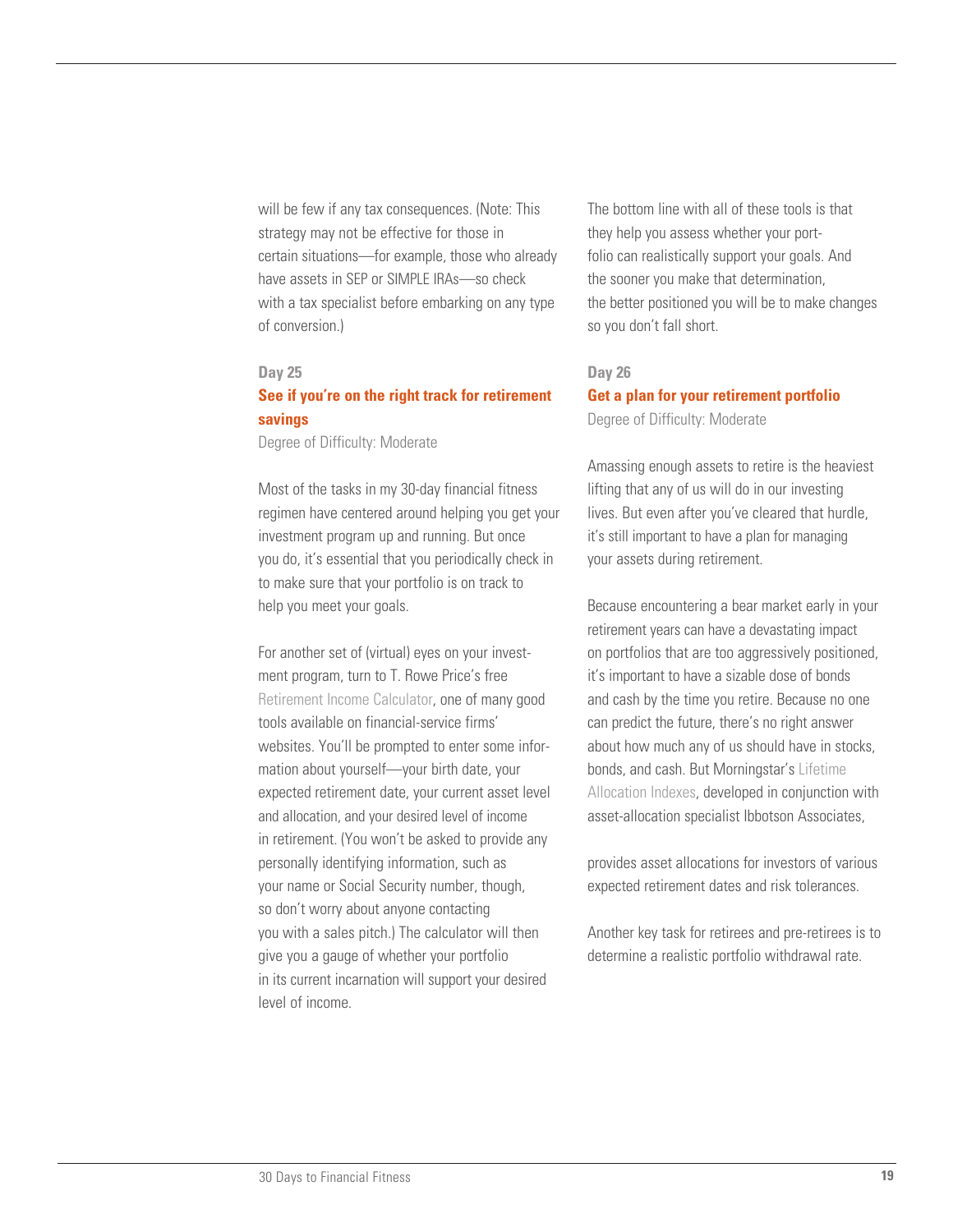Finally, if you've saved for retirement in various accounts—and most of us have—your retirement portfolio strategy must also include a plan for tapping those assets. As a general rule of thumb, you'll want to tap your taxable accounts first, deductible IRAs and company-retirement plan assets second, and Roth assets last.

#### **Day 27**

### **Make sure your retirement portfolio includes inflation protection**

Degree of Difficulty: Easy

If you're already retired or getting ready to do so, one of the key risks that you'll need to guard against is inflation. Social Security payments are adjusted for inflation, but the paychecks you'll take from your retirement portfolio will grow smaller and smaller—in real terms—as the prices on the stuff you buy trend up. It's therefore important to position your portfolio to address that threat.

Although investors often debate the best investments to guard against inflation, with some favoring so-called hard assets like commodities and gold, Treasury Inflation-Protected Securities (TIPS) provide the most direct way to do so. The principal values of TIPS adjust upward to keep up with inflation, as measured by the Consumer Price Index, giving investors a straightforward, low-cost way to ensure that their portfolios keep up with higher prices.

At times investors appeared to have paid too high a price for the peace of mind that TIPS afford. But as a long-term strategic hedge against

higher inflation, TIPS serve a worthwhile role. [Morningstar's Lifetime Allocation Indexes](http://corporate.morningstar.com/US/documents/MarketingOneSheets/AssetAllocationsSummary.pdf) include as much as 25% of the fixed-income portfolios for retirees in TIPS.

# **Day 28 Get your estate plan in gear**

Degree of Difficulty: Moderate

I firmly believe that it needn't be difficult to tackle many important financial-planning tasks on your own. But one area where I wouldn't advise a DIY approach is in the realm of estate planning. Do-it-yourself wills and other estate-planning documents abound on the web, but estate planning is complicated, and the consequences of mismanaging it are great. This is one area where paying for professional advice can be money well spent.

That's not to say you won't have some involvement, however. Before you visit with an estate-planning attorney, take stock of your major assets, including investments, real estate, and business interests. If you took stock of your [net worth](http://news.morningstar.com/pdfs/Net_Worth_Worksheet.pdf) (Day 4) or put together a [Master Directory \(D](http://finance.morningstar.com/ThirtyMinPDF/HouseholdBudget/30Min_Worsheet7-1.pdf)ay 5) you'll be well on your way.

Also consider whom you'd like to inherit your assets, as well as the key individuals you would like to make decisions on your behalf after you become incapacitated or die. Parents of minor children should also think about whom they'd like to look after their children if they become unable to do so.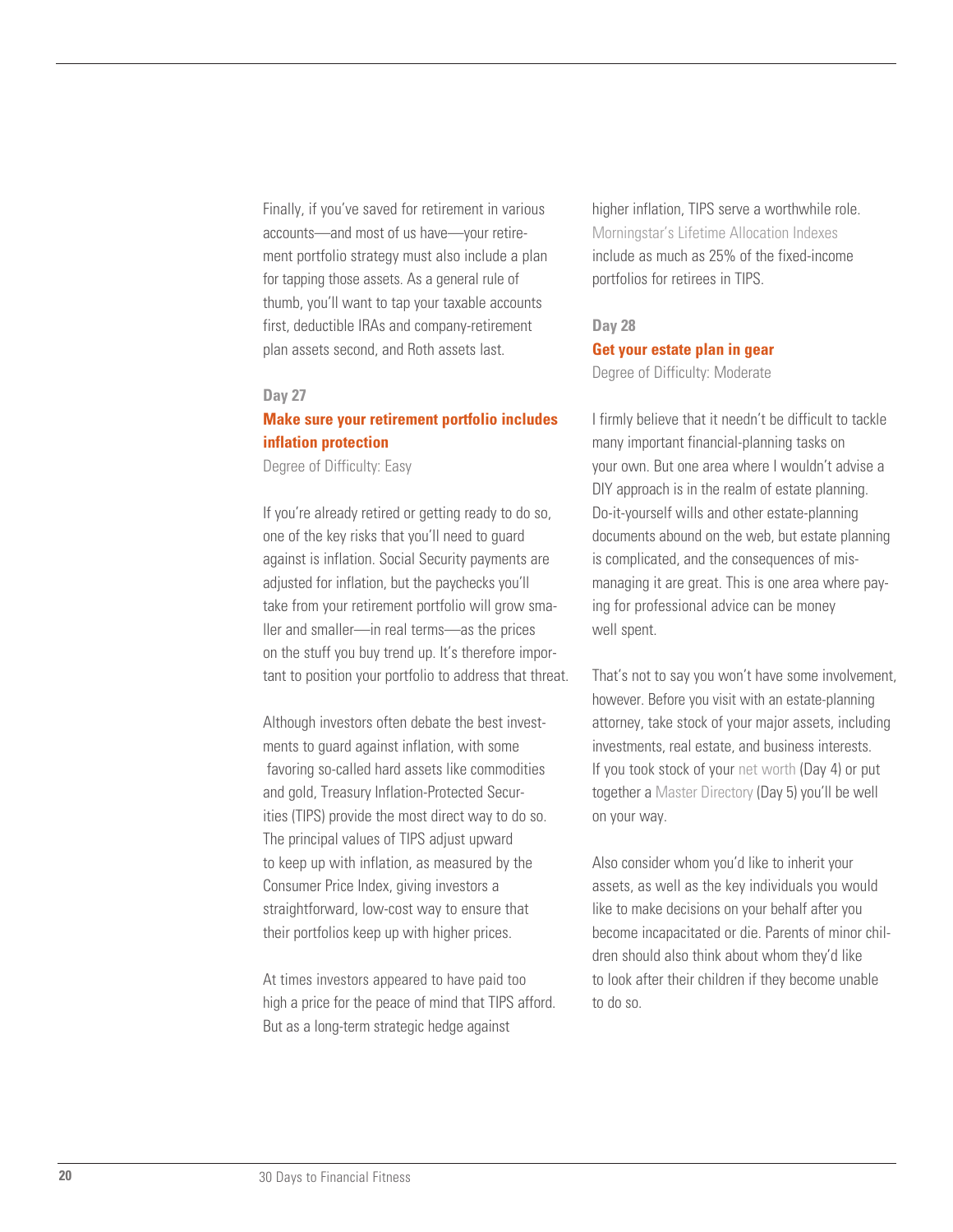### **Day 29**

### **Put in place a system for tracking cost basis**

Degree of Difficulty: Easy to Moderate

When it comes to matters of money and investing, my mantra is focus on what you can control. In the "can't control" column are a grab bag of macroeconomic factors: interest rates, the level of inflation, and the direction of dollar. On the flipside, you have a lot more control over your own savings rate, the composition of your portfolio, and even the amount of investment-related taxes you pay.

Maxing out your contributions to available taxsheltered vehicles and selecting tax-efficient investments for your taxable accounts (Day 20 in our financial fitness regimen) are two key ways you can reduce Uncle Sam's cut of your investment returns. One other lever is selling your losing holdings to offset taxable capital gains from winning holdings in your portfolio.

Key to executing this strategy is keeping good record of your cost basis—the price you paid for individual securities in your taxable portfolio, including commissions and other expenses. The more precise your record-keeping, the better you can take advantage of more sophisticated tax-loss selling methods, such as specific share identification. Brokerage and mutual fund firms, as well as financial software packages, have begun providing increasingly sophisticated tools for tracking your cost basis. But setting up your own tracking system isn't difficult. Simply get in the habit of recording the

name and number of shares you purchased, as well as the dollar amount and the date on which you purchased them. (Don't forget reinvested dividends.)

## **Day 30 Schedule regular checkups**

Degree of Difficulty: Moderate

Investors often make the mistake of checking up on their portfolios too frequently, or worse yet, only after big market moves, when they're most inclined to make rash decisions. To help avoid that pitfall, schedule regular checkups in advance. For most people, one comprehensive portfolio review per year is plenty, and much better than obsessing on a daily basis. Year-end—ideally around Thanksgiving, before the holidays gear up—is a good time to conduct your annual portfolio review, because you can still make adjustments to reduce your tax hit.

Morningstar's Portfolio X-Ray tool makes it easy to monitor your portfolio on an ongoing basis. Simply type in your holdings – as either a dollar amount or percentage based on a hypothetical investment of \$10,000 – and click view your Portfolio X-Ray.

If you feel information overload setting in, here are some tips to help you focus on the most important factors: Create an Investment Policy Statement, available a[t morningstar.com/goto/investmentpol](http://news.morningstar.com/pdfs/Investment_Policy_Worksheet.pdf)[icy,](http://news.morningstar.com/pdfs/Investment_Policy_Worksheet.pdf) to articulate your investing goals and track your progress. Also, follow the steps in my "quick and dirty" portfolio checkup (Day 15.)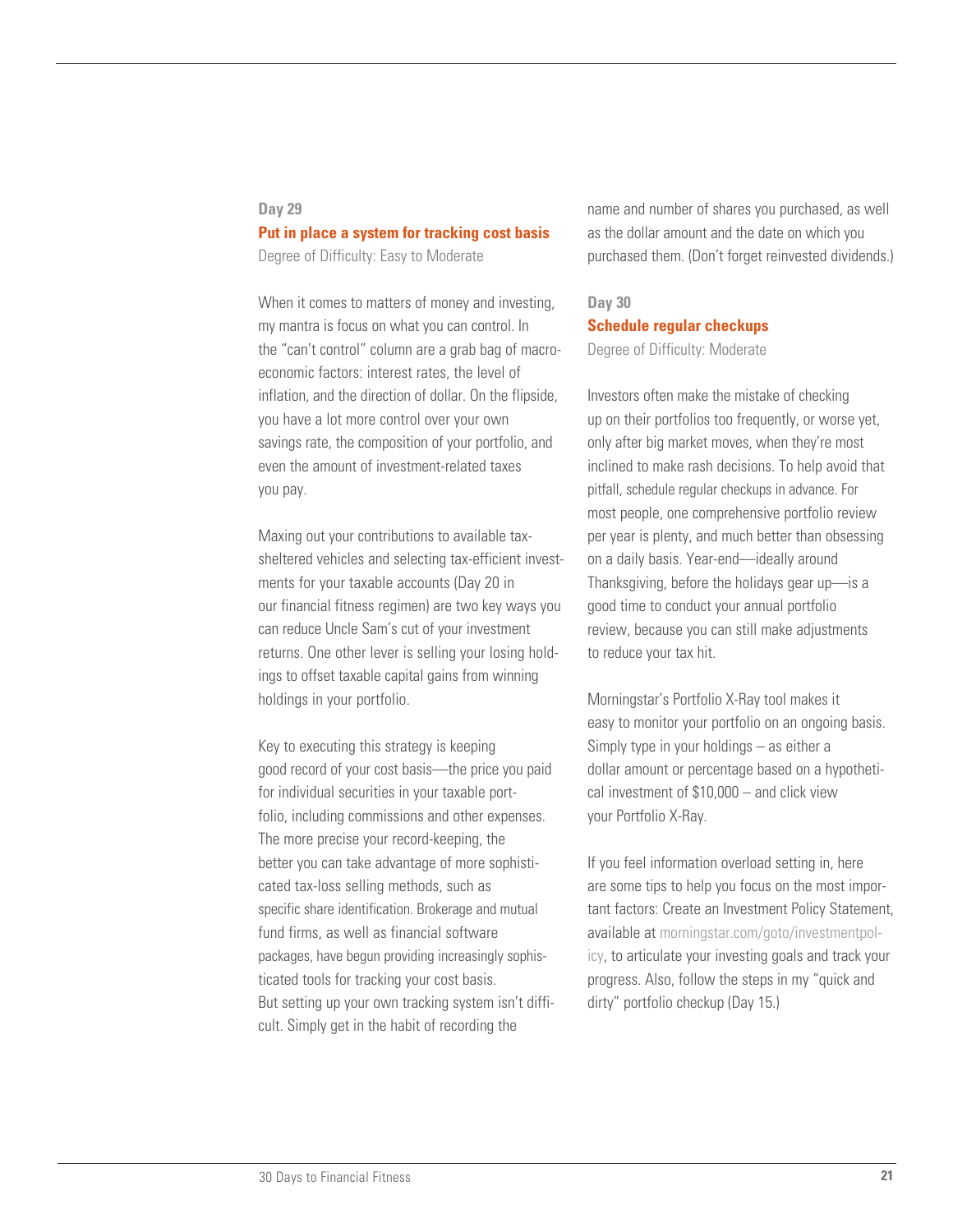For more tips, check out the articles and videos on Morningstar Investment Research Center. You can find all of my articles under Authors: Christine Benz or sort by a collection such as Personal Finance to continue on your path to financial fitness.